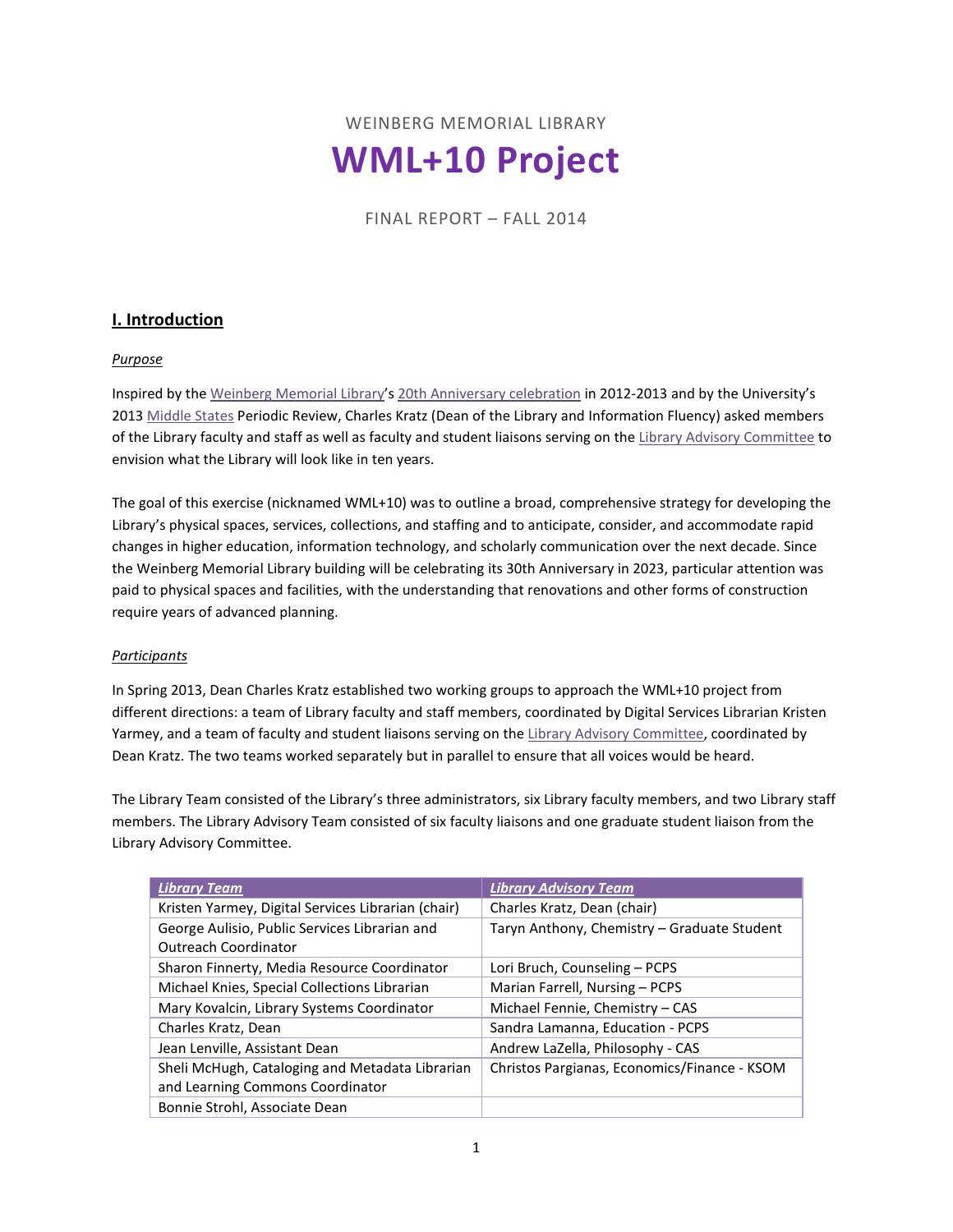| Narda Tafuri, Technical Services Librarian |  |
|--------------------------------------------|--|
| Donna Witek, Public Services Librarian and |  |
| Virtual Reference Coordinator              |  |

#### *Process*

The Library Team first met in February 2013 and began with a SWOT (Strengths, Weaknesses, Opportunities, and Threats) discussion. In March 2013, each member of the Library Team described his or her own vision in a brief, informal 5-10 minute presentation to the rest of the group. The individual presentations were followed by group discussion of common themes, tensions, and uncertainties. In April 2013, the Library Team met with the Library's Learning Commons Committee for an exchange of ideas, and in June 2013, the full Library faculty further discussed WML+10 themes and goals at their biannual retreat.

The Library Advisory Team first met in April 2013 and began similarly with a SWOT analysis. Additional meetings in May and October 2013 incorporated results from the 2012 Ithaka [S+R Faculty Survey](http://www.sr.ithaka.org/research-publications/us-faculty-survey-2012) and the [2013 Pew Internet &](http://libraries.pewinternet.org/2013/06/25/younger-americans-library-services/)  American Life study [on Younger Americans' Library Habits and Expectations](http://libraries.pewinternet.org/2013/06/25/younger-americans-library-services/) and further fleshed out the Advisory Team's concerns and interests.

The two teams shared their results in a joint presentation at a [December 2013 meeting](http://www.scranton.edu/academics/wml/libadcomm/docs/minutes%20Lac%20dec%209%202013.pdf) of the Library Advisory Committee, and points from that discussion were incorporated into an early draft of this report. Further input was sought from faculty members and students outside of the Committee via a[n Open Forum,](http://blogs.scranton.edu/library/2014/04/30/wml10-open-forum-on-the-future-of-the-library/) held May 9, 2014 in the Library's Heritage Room. Faculty, staff, and students were also invited to comment on the draft via email throughout Spring and Summer 2014. All feedback has been integrated into this final summary report, which will be shared with incoming Provost Donald R. Boomgaarden, PhD, at the start of the Fall 2014 semester and subsequently disseminated to the University community.

#### *Results*

While this report brings the WML+10 project to a close, conversations about the future of the Weinberg Memorial Library will undoubtedly continue. However, the ongoing nature of the discussion has hardly forestalled progress. Products of these WML+10 conversations have been folded into the Library's [2014-2017 Tactical Plan,](http://www.scranton.edu/academics/wml/about/mission/Tactical%20Plan.pdf) and several Library departments have already taken steps towards implementation of various aspects of our vision (see Section V: Next Steps and Phased Implementation). In the future, we expect that these WML+10 discussions will inspire new Library initiatives, assessment practices, and partnerships, while also guiding our preparations for the University's [Middle States](http://www.scranton.edu/pir/planning/middle%20states.shtml) ten-year accreditation visit in 2018.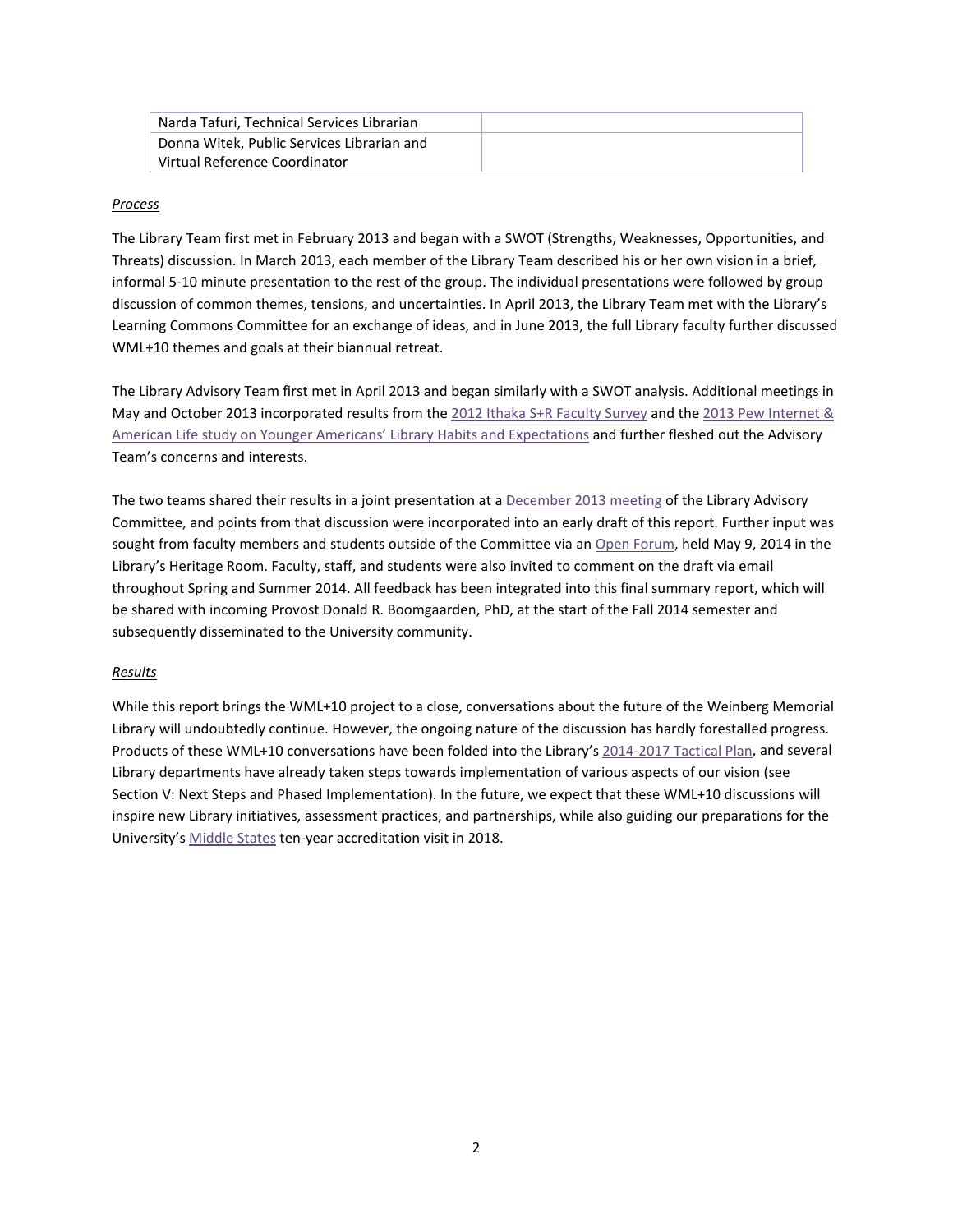# **II. SWOT Analyses**

The Library Team conducted an informal SWOT (Strengths, Weaknesses, Opportunities, and Threats) discussion on February 5, 2013. The Library Advisory Team conducted a similar exercise on April 13, 2013. The results of these analyses, along with additional strengths, weaknesses, opportunities and threats identified in later discussions, are categorized and summarized below.

| <b>Strengths</b>                                                                                                                                                                                                                                                                                                                                                                                                                                                                                                                                                                  | <b>Weaknesses</b>                                                                                                                                                                                                                                                                                                                                                                                                                                                                                                                                                                                                                                                                                                                                                                                                                                                                                                                                                                                                                                                        |
|-----------------------------------------------------------------------------------------------------------------------------------------------------------------------------------------------------------------------------------------------------------------------------------------------------------------------------------------------------------------------------------------------------------------------------------------------------------------------------------------------------------------------------------------------------------------------------------|--------------------------------------------------------------------------------------------------------------------------------------------------------------------------------------------------------------------------------------------------------------------------------------------------------------------------------------------------------------------------------------------------------------------------------------------------------------------------------------------------------------------------------------------------------------------------------------------------------------------------------------------------------------------------------------------------------------------------------------------------------------------------------------------------------------------------------------------------------------------------------------------------------------------------------------------------------------------------------------------------------------------------------------------------------------------------|
| <b>Facilities</b>                                                                                                                                                                                                                                                                                                                                                                                                                                                                                                                                                                 |                                                                                                                                                                                                                                                                                                                                                                                                                                                                                                                                                                                                                                                                                                                                                                                                                                                                                                                                                                                                                                                                          |
| • Central location on campus<br>• Popular with students, especially at night<br>• Students seem to feel comfortable in the<br>building and show signs of ownership (moving<br>furniture, etc.)<br>· Java City café<br>• Proximity to Scranton Public Library,<br>Marywood University Library, and others<br>facilitates interlibrary collaboration<br>. Plans for the new Reilly Learning Commons<br>involve significant, phased improvements to<br>Library spaces and has already attracted<br>attention and positive feedback from students<br>and faculty                      | • Central location makes it hard to expand with<br>new construction and difficult to renovate<br>• No remaining space for print and special<br>collections<br>• Not enough space for study - frequently<br>crowded (especially group study rooms and<br>computer labs)<br>• Some study spaces do not accommodate<br>student needs (e.g., carrels are too small for<br>students, who prefer to spread out their<br>materials and work in small groups)<br>• No large group or ad hoc space (e.g.,<br>auditorium for showing films)<br>• Power outlets and network connections are<br>insufficient and often inconveniently located<br>• HVAC systems inhibit adaptation of floor<br>plans (e.g., addition of new walls for group<br>study rooms)<br>• Java City is only open limited hours, despite<br>student demand for late-night coffee<br>• UniPrint system restricts printing options and<br>services (e.g., color printing)<br>• Some students are not aware of all the<br>available spaces in the building (e.g., don't<br>realize there are two rooms open 24/7) |
| <b>Collections, Resources, and Services</b>                                                                                                                                                                                                                                                                                                                                                                                                                                                                                                                                       |                                                                                                                                                                                                                                                                                                                                                                                                                                                                                                                                                                                                                                                                                                                                                                                                                                                                                                                                                                                                                                                                          |
| • Interdisciplinary collections and services (Note:<br>acquisitions funds are allocated by academic<br>department, empowering faculty to develop<br>Library collections in their disciplinary areas)<br>• High rate of success in delivering needed<br>materials to faculty/students<br>• Easy, 24/7 access to wide variety of databases.<br>electronic journals, ebooks, streaming media<br>• Easy access to virtual and in-person "Ask a<br>Librarian" reference services<br>. Interlibrary Loan and PALCI E-Z Borrow provide<br>rapid access to materials from other libraries | • Discovery of materials across databases and<br>the Library catalog is challenging<br>• Many online resources are only available to<br>current students/faculty/staff - not alumni or<br>community members<br>• High costs prohibit subscription to or<br>purchase of some resources requested by<br>students/faculty (e.g., SciFinder)<br>• Current Library website is crowded and does<br>not effectively convey the range and extent<br>of Library collections and services<br>• No sandbox or academic web space where                                                                                                                                                                                                                                                                                                                                                                                                                                                                                                                                              |
| • Special Collections holdings include unique                                                                                                                                                                                                                                                                                                                                                                                                                                                                                                                                     | faculty and students can experiment with                                                                                                                                                                                                                                                                                                                                                                                                                                                                                                                                                                                                                                                                                                                                                                                                                                                                                                                                                                                                                                 |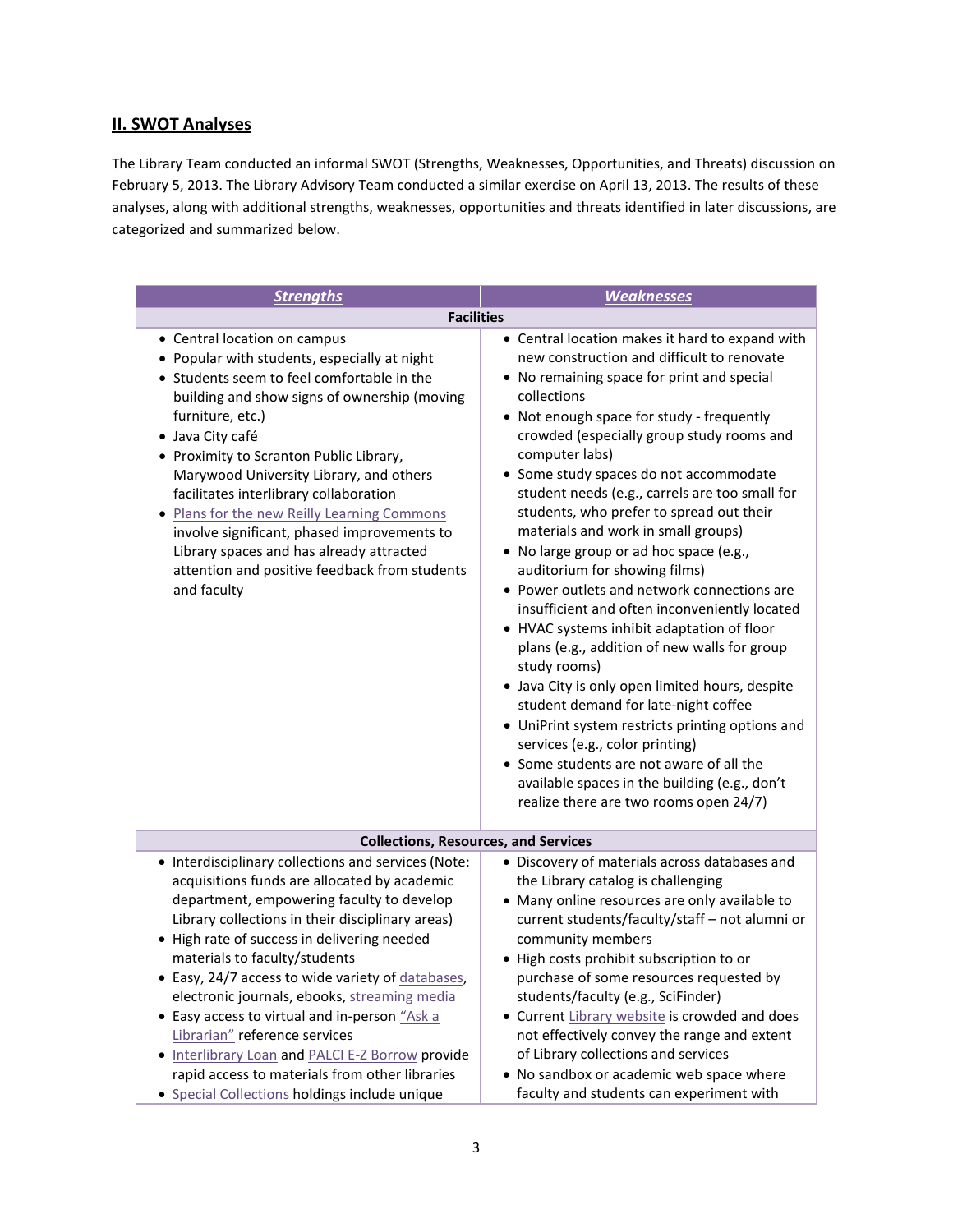| materials of national as well as local<br>importance (e.g., Zaner-Bloser Penmanship<br>Collection, Medieval Manuscripts, etc.)<br>• Rapidly growing digital collections provide<br>online, full-text access to digitized and born<br>digital materials from University Archives and<br><b>Special Collections</b><br>• Collections/services are increasingly integrated<br>into the Library catalog - e.g., Electronic<br>Resources Management (ERM) for                                                                                                                                                                                                                                                                                                                                                                                                | technology<br>• No leisure reading materials                                                                                                                                                                                                                                                                                                                              |
|---------------------------------------------------------------------------------------------------------------------------------------------------------------------------------------------------------------------------------------------------------------------------------------------------------------------------------------------------------------------------------------------------------------------------------------------------------------------------------------------------------------------------------------------------------------------------------------------------------------------------------------------------------------------------------------------------------------------------------------------------------------------------------------------------------------------------------------------------------|---------------------------------------------------------------------------------------------------------------------------------------------------------------------------------------------------------------------------------------------------------------------------------------------------------------------------------------------------------------------------|
| databases/e-journals, Encore Harvester for<br>digital collections<br>• Circulating laptop and tablet computers have<br>been popular with students                                                                                                                                                                                                                                                                                                                                                                                                                                                                                                                                                                                                                                                                                                       |                                                                                                                                                                                                                                                                                                                                                                           |
| <b>Integration into Curriculum</b>                                                                                                                                                                                                                                                                                                                                                                                                                                                                                                                                                                                                                                                                                                                                                                                                                      |                                                                                                                                                                                                                                                                                                                                                                           |
| • Overall, Library maintains very strong<br>relationships with faculty (facilitated by faculty<br>status for librarians)<br>· Information Literacy (IL) stipends provide<br>encouragement and support for faculty<br>interested in incorporating IL into their courses<br>• Librarians provide one-on-one support for<br>students and faculty in addition to class visits<br>· Library Research Prize celebrates student<br>research and use of Library resources<br>• Librarians participate in First Year Writing,<br>Eloquentia Perfecta programs<br>• Heritage Hunt welcomes first-year students<br>into the Library building<br>• Programming (e.g., Schemel Forum, Jay Nathan<br>Lecture, Friends of the Library events,<br>International Film Series) and Special<br>Collections exhibits support life-long learning<br>in the broader community | • Many students and faculty are not aware of<br>Library resources and services available to<br>them                                                                                                                                                                                                                                                                       |
| <b>Staffing</b>                                                                                                                                                                                                                                                                                                                                                                                                                                                                                                                                                                                                                                                                                                                                                                                                                                         |                                                                                                                                                                                                                                                                                                                                                                           |
| • Excellent reputation on campus - perceived as<br>welcoming, service-driven<br>• Library faculty/staff are seen as leaders on<br>campus - forward thinking, progressive,<br>creative, daring, open to exploring new<br>technologies<br>• Library faculty/staff have diverse and unique<br>skill sets and strong subject expertise<br>• Library faculty/staff display persistence in<br>overcoming challenges<br>• Technology Consultant (TechCon) program<br>fosters talents of highly skilled student workers<br>• Strong administrative support for ongoing<br>professional development (e.g., webinars,<br>training sessions, faculty/staff retreats, etc.)                                                                                                                                                                                         | • Faculty/staff are stretched thin<br>• Skills and expertise of Library faculty/staff are<br>not sufficiently communicated to the rest of<br>the campus<br>• Some faculty/staff may not be open to rapid<br>change<br>• New/additional expertise may be needed to<br>accommodate changing needs - e.g., grant<br>writing, library/information science research<br>methods |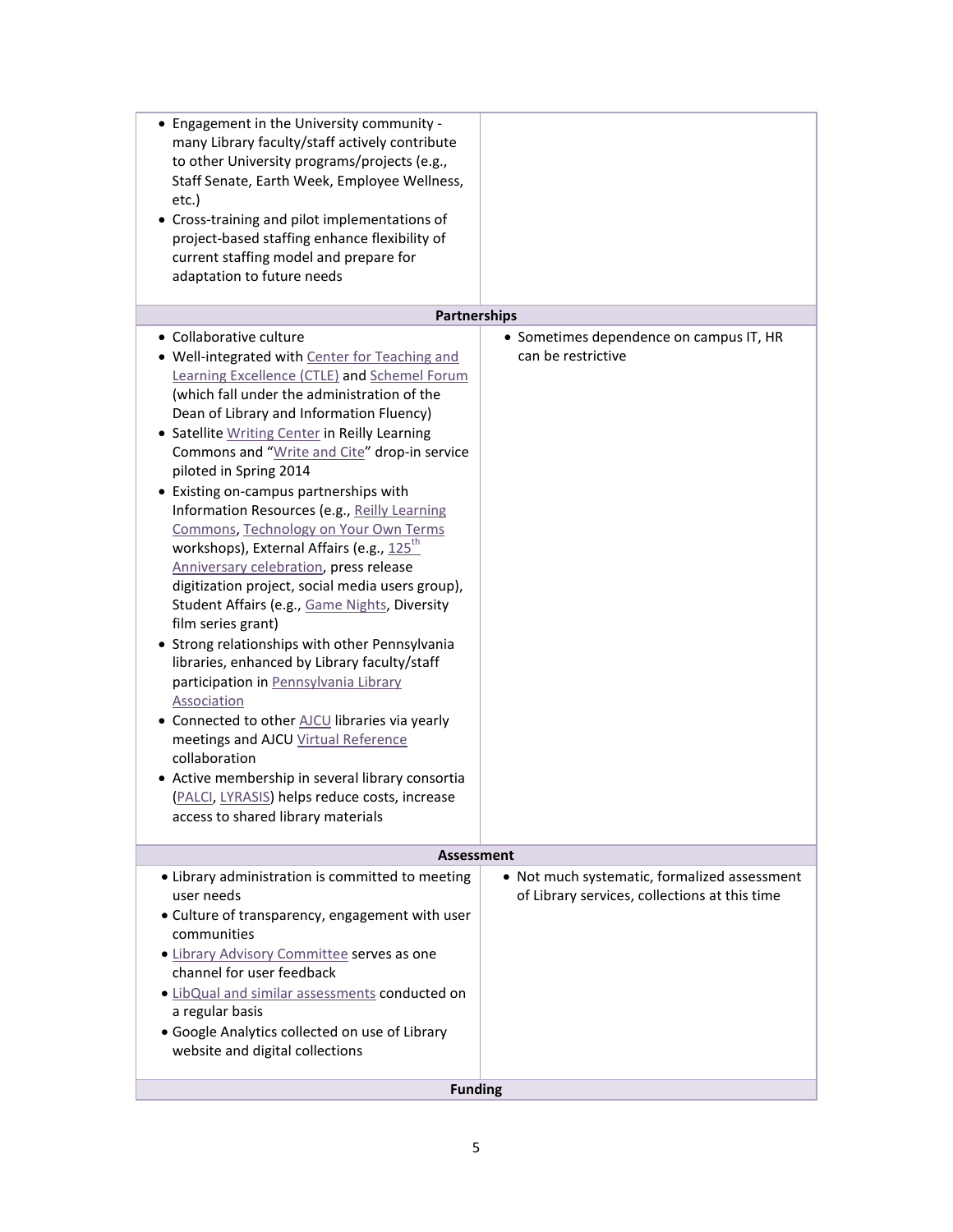| • Friends of the Library organization fosters<br>relationships with Library supporters in the<br>community<br>• Recent success at donor outreach and<br>fundraising (e.g., WML 20 <sup>th</sup> Anniversary<br>celebration) | • Departmental allocation of acquisitions<br>funding stymies purchase of "big ticket" items<br>and interdisciplinary resources<br>• New, interdisciplinary programs are rarely<br>awarded funds for acquisitions/collection<br>development<br>• No designated recurring funding for emerging<br>technology projects<br>• Lack of a secure, user-friendly credit card<br>payment system hinders donations and<br>purchases of Library promotional items |
|-----------------------------------------------------------------------------------------------------------------------------------------------------------------------------------------------------------------------------|--------------------------------------------------------------------------------------------------------------------------------------------------------------------------------------------------------------------------------------------------------------------------------------------------------------------------------------------------------------------------------------------------------------------------------------------------------|

| <b>Opportunities</b>                                                                                                                                                                                                                                                                                                                                                                                                                                                                                                                                                                                                                                                                                                                                                                                                                                                                                                                                                         | <b>Threats</b>                                                                                                                                                                                                                                                                                                                                                                                                                                                                                                                                                                                                                                                                                                                                                                                                                                                                                     |
|------------------------------------------------------------------------------------------------------------------------------------------------------------------------------------------------------------------------------------------------------------------------------------------------------------------------------------------------------------------------------------------------------------------------------------------------------------------------------------------------------------------------------------------------------------------------------------------------------------------------------------------------------------------------------------------------------------------------------------------------------------------------------------------------------------------------------------------------------------------------------------------------------------------------------------------------------------------------------|----------------------------------------------------------------------------------------------------------------------------------------------------------------------------------------------------------------------------------------------------------------------------------------------------------------------------------------------------------------------------------------------------------------------------------------------------------------------------------------------------------------------------------------------------------------------------------------------------------------------------------------------------------------------------------------------------------------------------------------------------------------------------------------------------------------------------------------------------------------------------------------------------|
| <b>Facilities</b>                                                                                                                                                                                                                                                                                                                                                                                                                                                                                                                                                                                                                                                                                                                                                                                                                                                                                                                                                            |                                                                                                                                                                                                                                                                                                                                                                                                                                                                                                                                                                                                                                                                                                                                                                                                                                                                                                    |
| • Library website can be leveraged to highlight<br>spaces and services (e.g., floor plans to show<br>locations of various technology/resources,<br>• Dynamic display of lab computer availability,<br>reservable group study rooms may increase<br>awareness and use<br>• Encourage student engagement by hosting<br>student group meetings<br>• Consider potential availability of other campus<br>locations for additional storage space                                                                                                                                                                                                                                                                                                                                                                                                                                                                                                                                   | • Demand will likely continue to grow for<br>collaborative study space<br>• Increasing demands on network<br>infrastructure (wired and wireless)<br>• Information Resources division plans to<br>phase out support for computing labs on<br>campus in a shift towards BYOD (Bring Your<br>Own Device), which may drive more students<br>and faculty to Library computer labs and<br>overwhelm our current resources and<br>infrastructure<br>• Risk of theft may increase for new Library<br>hardware, equipment                                                                                                                                                                                                                                                                                                                                                                                   |
| <b>Collections, Resources, and Services</b>                                                                                                                                                                                                                                                                                                                                                                                                                                                                                                                                                                                                                                                                                                                                                                                                                                                                                                                                  |                                                                                                                                                                                                                                                                                                                                                                                                                                                                                                                                                                                                                                                                                                                                                                                                                                                                                                    |
| • Budget constraints elsewhere on campus may<br>increase the need for shared resources hosted<br>in the Library (e.g., specialized software,<br>hardware, spaces, etc.)<br>• Increasing complexity of information systems<br>may increase need for Library expertise<br>• Attention to job/professional skills may<br>increase interest in information literacy<br>instruction (e.g., information evaluation), need<br>for IPE (interprofessional education) support<br>• Learning Commons space can be leveraged to<br>support peer-to-peer learning (e.g., technology<br>training/assistance via workshops or "office<br>hours")<br>• Emerging visualization tools and platforms<br>(e.g., visual book shelf applications, Digital<br>Public Library of America) may enhance<br>browsability and serendipitous discovery of<br>resources across different information systems<br>• Web archiving tools can be leveraged to<br>capture many born digital University records | • Rising costs of library materials (currently<br>outpacing inflation)<br>• Effectiveness of Library systems (including<br>integrated library system/catalog, digital<br>collections, electronic resource management,<br>etc.) dependent on ongoing vendor support<br>and product development<br>• Incompatible platforms and tools may<br>interfere with discovery and access<br>· Digital rights management (DRM) and<br>publisher licensing agreements restrict access<br>to digital materials, making resources more<br>difficult to discover and use and potentially<br>limiting interlibrary loan (ILL) services<br>• Electronic-only resources make it more<br>difficult to provide access to community<br>members, alumni<br>· Popularly used information systems (e.g.,<br>Google, social media) are increasingly<br>complex; evaluation and critical<br>understanding are more difficult |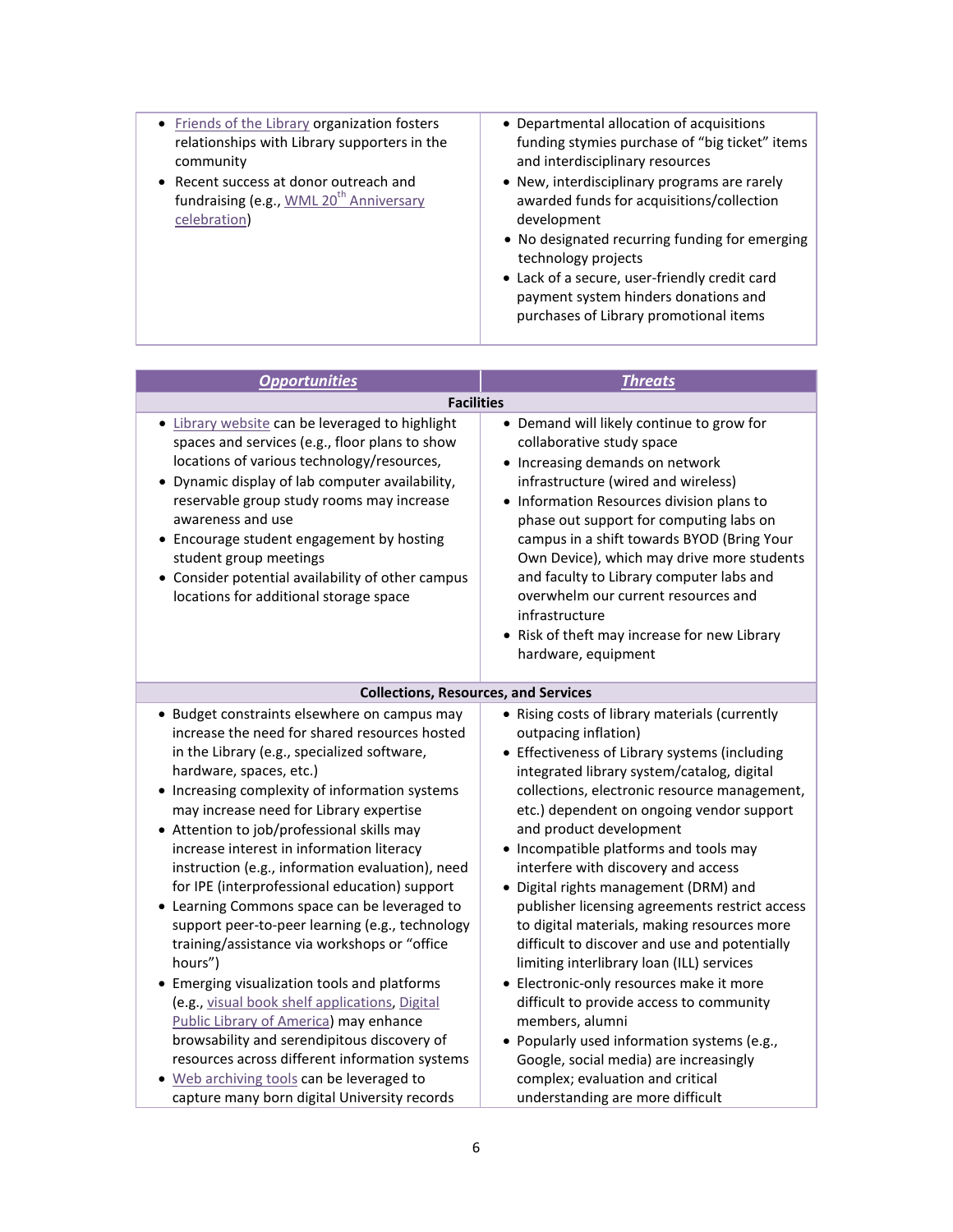| • More and better promotion of Library services<br>and resources to faculty and students will likely<br>increase use<br>• Online tutorials could be leveraged to meet<br>basic informational needs while preserving<br>valuable Library faculty/staff time for<br>individualized instruction and support<br>• Select tools and services with a preference for<br>openness and interoperability<br>• Library website could be leveraged to more<br>effectively display collections and services<br>• Open access movement may decrease costs of<br>some scholarly publications (however, burden<br>of cost may shift onto campus authors)<br>• Allocation formula could be updated to<br>maintain fair distribution of acquisition funds<br>to departments                                                                                                                                                                                                                                                                      | • Increased focus on information security may<br>inhibit faculty/student use of new devices<br>and tools<br>• Major shift to born digital in University<br>record-keeping increases complexity of<br>capturing and preserving materials for<br><b>University Archives</b>                           |  |
|--------------------------------------------------------------------------------------------------------------------------------------------------------------------------------------------------------------------------------------------------------------------------------------------------------------------------------------------------------------------------------------------------------------------------------------------------------------------------------------------------------------------------------------------------------------------------------------------------------------------------------------------------------------------------------------------------------------------------------------------------------------------------------------------------------------------------------------------------------------------------------------------------------------------------------------------------------------------------------------------------------------------------------|-----------------------------------------------------------------------------------------------------------------------------------------------------------------------------------------------------------------------------------------------------------------------------------------------------|--|
| <b>Integration into Curriculum</b>                                                                                                                                                                                                                                                                                                                                                                                                                                                                                                                                                                                                                                                                                                                                                                                                                                                                                                                                                                                             |                                                                                                                                                                                                                                                                                                     |  |
| • Continue/increase collaboration with faculty<br>via information literacy stipends<br>· Joint research projects between Library and<br>teaching faculty<br>• Articulate how Library services/resources are<br>connected to specific learning outcomes<br>• Continue to integrate information literacy into<br>interdisciplinary academic initiatives (e.g., First<br>Year Seminar, First Year Writing, Eloquentia<br>Perfecta) by participating in committees,<br>embedding librarians into courses<br>• Support self-service, "DIY" learners<br>• Partner with faculty and Information<br>Resources on lecture capture (Panopto)<br>• New campus learning management system<br>(Desire2Learn) may offer new opportunities for<br>integrating Library resources into course<br>websites<br>• Integrate access to streaming media resources<br>into online courses (possibly via Desire2Learn<br>or Panopto lecture capture system)<br>• Explore use of learning analytics to tailor<br>services and programs to student needs | • Incoming students may be less prepared for<br>college-level work (No Child Left Behind)<br>• Some faculty may be fearful of or<br>uncomfortable with technology and digital<br>resources<br>• Information literacy (and higher education in<br>general) devalued in popular culture,<br>discourse |  |
| <b>Staffing</b>                                                                                                                                                                                                                                                                                                                                                                                                                                                                                                                                                                                                                                                                                                                                                                                                                                                                                                                                                                                                                |                                                                                                                                                                                                                                                                                                     |  |
| • Explore new staffing models<br>• Strategically develop future leadership via<br>succession planning<br>• Feature Library faculty/staff (and their skills<br>and expertise) via Library newsletter articles,<br>social media posts, and a dynamic Staff<br>Directory on the Library website                                                                                                                                                                                                                                                                                                                                                                                                                                                                                                                                                                                                                                                                                                                                   | • Constant need for new skill sets, expertise<br>• Increasing demand for Library services and<br>support, but unlikely to get funding for new<br>staff lines and may not be permitted to fill<br>open positions if budget constraints tighten                                                       |  |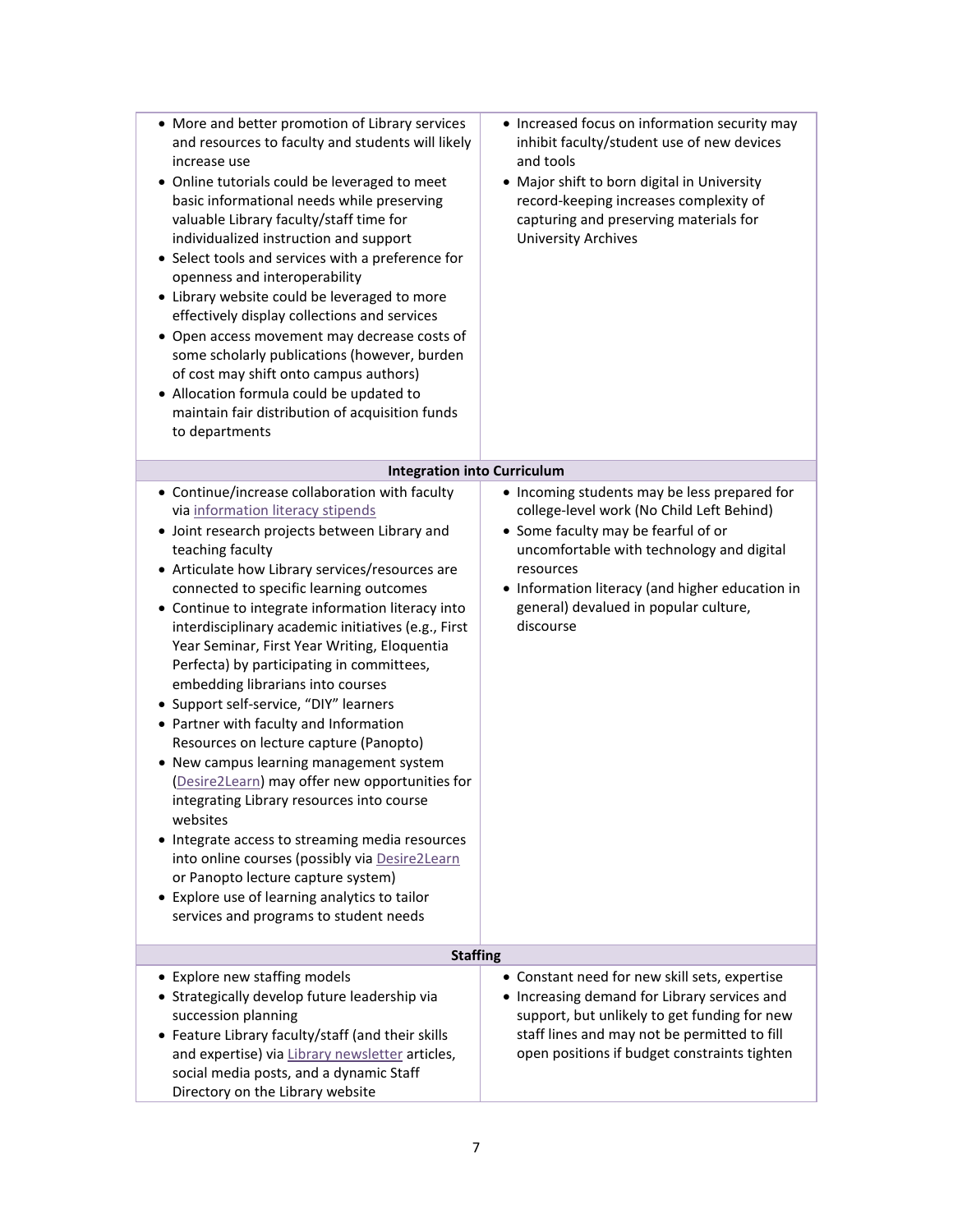| • Cross train staff members to fill roles on                                                                                                                                                                                                                                                                                                                                                                                                                                                                                                                                                                                                                                                                                                                                                                                                                                                                                                                                                                                                                                                                    |                                                                                                                                                                                                                                                                                                                                                                                                                                                                                |
|-----------------------------------------------------------------------------------------------------------------------------------------------------------------------------------------------------------------------------------------------------------------------------------------------------------------------------------------------------------------------------------------------------------------------------------------------------------------------------------------------------------------------------------------------------------------------------------------------------------------------------------------------------------------------------------------------------------------------------------------------------------------------------------------------------------------------------------------------------------------------------------------------------------------------------------------------------------------------------------------------------------------------------------------------------------------------------------------------------------------|--------------------------------------------------------------------------------------------------------------------------------------------------------------------------------------------------------------------------------------------------------------------------------------------------------------------------------------------------------------------------------------------------------------------------------------------------------------------------------|
| specific projects                                                                                                                                                                                                                                                                                                                                                                                                                                                                                                                                                                                                                                                                                                                                                                                                                                                                                                                                                                                                                                                                                               |                                                                                                                                                                                                                                                                                                                                                                                                                                                                                |
| <b>Partnerships</b>                                                                                                                                                                                                                                                                                                                                                                                                                                                                                                                                                                                                                                                                                                                                                                                                                                                                                                                                                                                                                                                                                             |                                                                                                                                                                                                                                                                                                                                                                                                                                                                                |
| • Continue partnership with Information<br>Resources division to select, pilot, fund, and<br>maintain shared technology resources<br>• More community engagement via Schemel<br>Forum, Jay Nathan Lecture Series<br>programming<br>• Provide assistive technology services/support<br>in collaboration with CTLE<br>• More collaboration with Scranton Public<br>Library, Lackawanna County Library System<br>• Enhance on-campus partnerships with Career<br>Services, Office of Research and Sponsored<br>Programs<br>• Partnership with University Advancement and<br>Alumni for provision of services and resources<br>but also fundraising<br>• Participation in Digital Public Library of<br>America initiative will increase findability of<br>digital collections<br>· Build on AJCU Virtual Reference model to<br>collaborate with other Jesuit institutions on<br>library services and collections<br>• Explore options for shared storage space with<br>other regional libraries<br>• Expand partnership with Student Affairs<br>• Leverage cloud services to decrease reliance<br>on campus servers | • Professional/consortial partners may also<br>suffer from budget cuts<br>• Partners may not share our goals or culture<br>(e.g., restrictions from University<br>Advancement may inhibit relationship-<br>building with Library supporters; restrictions<br>from Public Relations constrain design<br>options for the Library website, etc.)<br>• Changes in University administration and<br>staffing may disrupt existing relationships<br>with other divisions/departments |
| <b>Assessment</b>                                                                                                                                                                                                                                                                                                                                                                                                                                                                                                                                                                                                                                                                                                                                                                                                                                                                                                                                                                                                                                                                                               |                                                                                                                                                                                                                                                                                                                                                                                                                                                                                |
| • Use analytics to demonstrate the value of<br>Library collections and services<br>• Focus groups could give us insight into user<br>needs<br>• Active participation in the next Middle States<br>review to strengthen the Library's voice in<br>University-wide assessment<br>• Leverage the ongoing revision of the<br>Association of College and Research Libraries<br>(ACRL) Framework for Information Literacy for<br>Higher Education to develop new ways to<br>assess information literacy competencies,<br>behaviors, and knowledge practices                                                                                                                                                                                                                                                                                                                                                                                                                                                                                                                                                           | • Learning analytics movement may lead to<br>data-driven rather than student-driven<br>decision making<br>• Assessment is very time consuming and may<br>divert needed staff time/resources away from<br>user services                                                                                                                                                                                                                                                         |
| <b>Funding</b>                                                                                                                                                                                                                                                                                                                                                                                                                                                                                                                                                                                                                                                                                                                                                                                                                                                                                                                                                                                                                                                                                                  |                                                                                                                                                                                                                                                                                                                                                                                                                                                                                |
| • Explore new funding models<br>• Enhance fundraising<br>• Pursue external funding via grant writing<br>• Leverage University events management<br>system to receive credit card payments and                                                                                                                                                                                                                                                                                                                                                                                                                                                                                                                                                                                                                                                                                                                                                                                                                                                                                                                   | • Higher education bubble, demographic<br>changes, economic fluctuation, and new<br>availability of online education may lead to<br>decreased enrollment, budget cuts (Library<br>acquisitions budget will be flat for 2014-2015)                                                                                                                                                                                                                                              |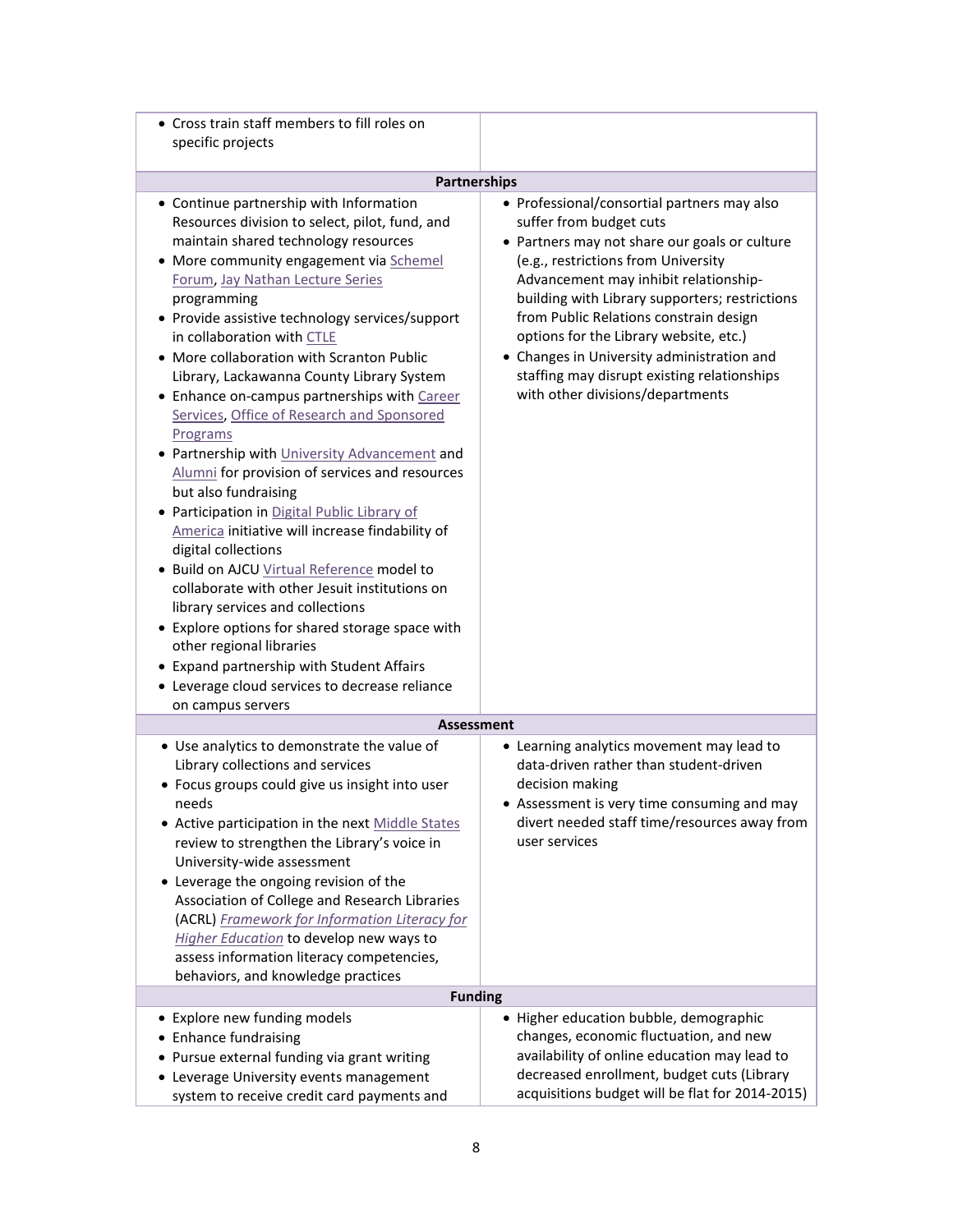donations from Library supporters

- Articulate the continuing need for Library staff, collections, and resources to the Trustees and other University stakeholders
- Seek "new blood" for th[e Friends of the Library](http://www.scranton.edu/academics/wml/friends/index.shtml) to begin building relationships with the next generation of potential patrons
- Reinforce continuing relationships with former student workers, who often go on to successful careers
- Constant competition from other universities
- Rising costs of library materials (currently outpacing inflation)
- Budget constraints in other campus divisions may push more tasks into the Library/CTLE (e.g., test scanning, software licensing)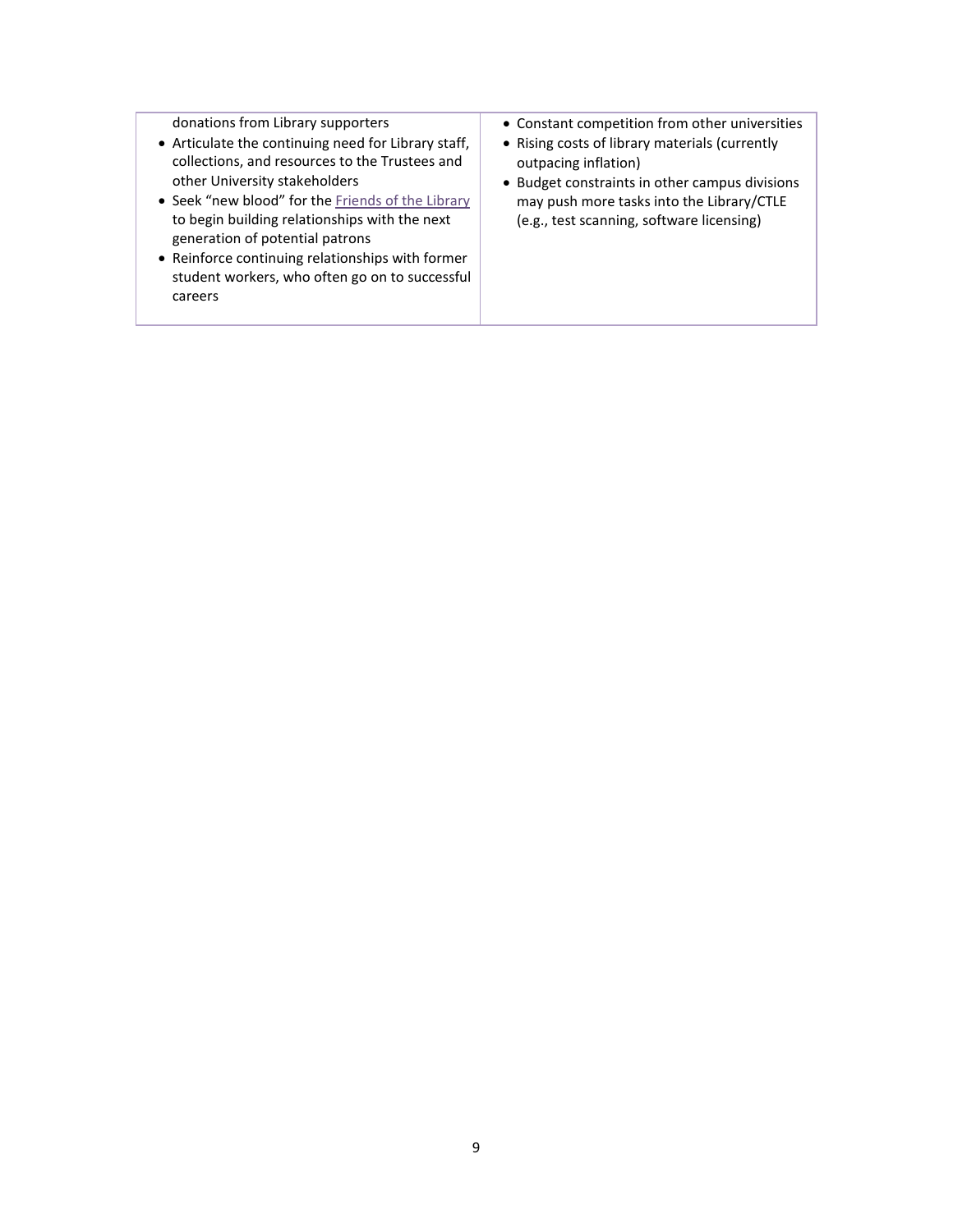# **III. Vision**

During vision discussions, participants were encouraged to speak freely and "think big" in order to foster creative and open brainstorming. However, anticipated resource constraints related to funding, staffing, and spaces became a critical part of the discussions. The shared vision as presented here is intended to be ambitious but achievable.

### *Mission and Goals*

The Library will carry forward its [current mission:](http://matrix.scranton.edu/academics/wml/about/mission/index.shtml)

"The University of Scranton Weinberg Memorial Library provides superior resources, services and programs that meet the dynamic scholarly, cultural and social endeavors of the University and the community at large. We are committed to a culture of innovation, assessment and sustainability through the support of teaching and learning. We preserve and promote the history of the University and provide access to rare cultural resources."

The Library will continue to actively support and participate in the University'[s Jesuit tradition:](http://www.scranton.edu/about/jesuit-tradition/index.shtml)

- The Library will embrace President Quinn's themes for the University [Engaged, Integrated, and Global](http://www.scranton.edu/about/presidents-office/images/Schemel-Forum-Lecture.pdf) in addition to the Jesuit ideals of *magis* and *cura personalis*.
- The Library will reaffirm and continually demonstrate its dedication to social justice and the development of "men and women for others."
- Our culture and environment will be inclusive, safe, welcoming, and user-focused.

However, while our mission remains constant, the responsibilities of the Library will grow as higher education and scholarly communication evolve and user expectations increase:

- The Library will serve a critical role as a campus hub, connecting faculty and students to shared resources and services and acting as a bridge between disciplines and departments.
- The Library will be a campus leader in innovation, collaboration, and interdisciplinary scholarship.
- The Library will foster transformational learning via knowledge discovery but also knowledge creation. Scholars will have access to the information, tools, and expertise they need for hands-on exploration, experimentation, and production.

### *Facilities*

While most Library services and collections will be accessible from anywhere, facilities will continue to be a critical component of the Library's resource and service portfolio.

Taking advantage of our central location on campus, the Library building will bring under one roof academic services and resources that are currently isolated on campus:

• The Library's Reilly Learning Commons will extend beyond the present 24-hour room in order to house spaces for tutoring, a writing center, CTLE services for faculty, and technology support.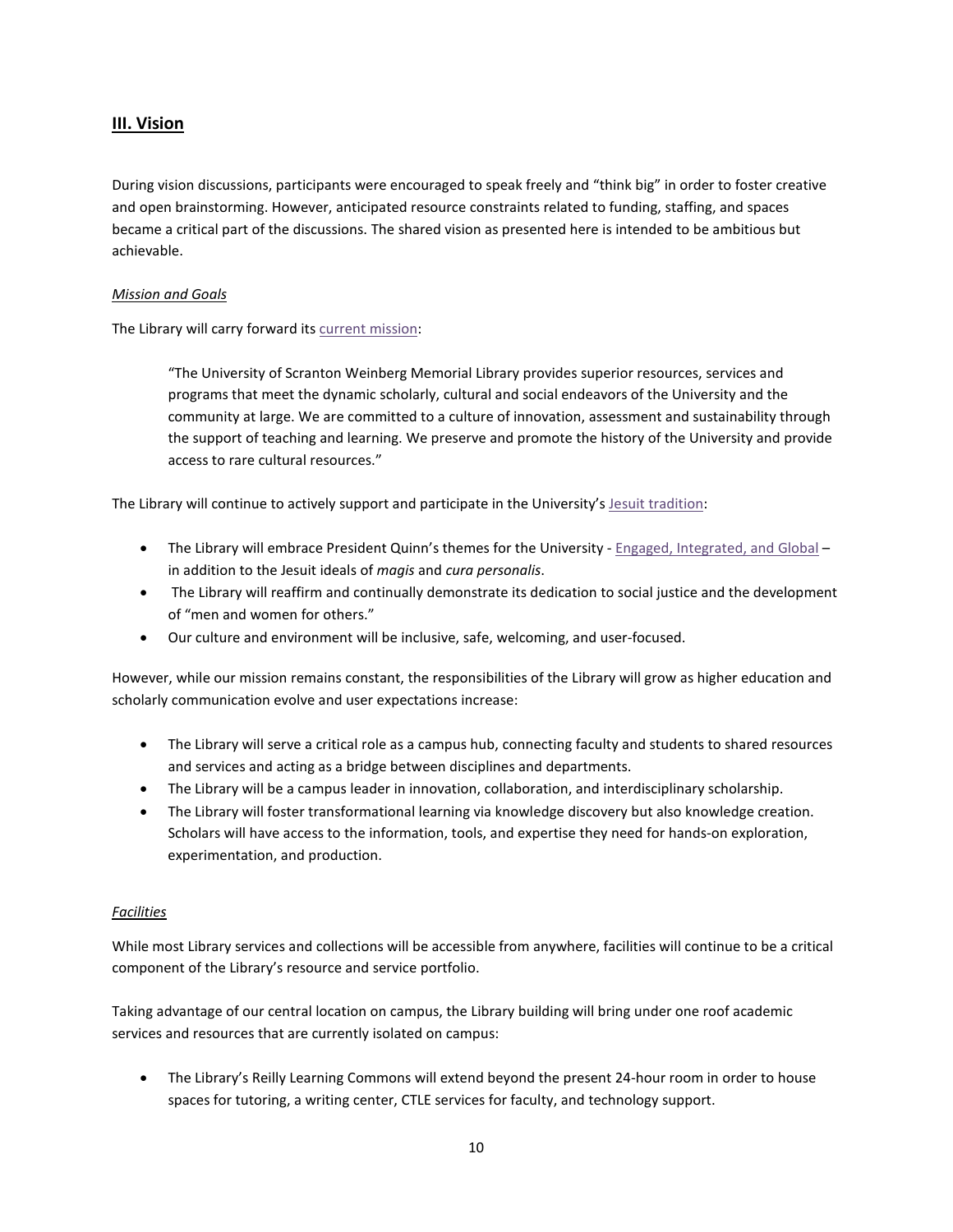- Specialized hardware and software available in the Learning Commons will promote learning through experimentation and creation.
- Specialized spaces in the Learning Commons, such as soundproof rooms and presentation practice rooms equipped with lecture capture, will be reservable for student projects.
- Less space within the Weinberg Memorial Library building will be dedicated to collection storage, with some less frequently used print materials moving to remote storage (on or off campus).

Recognizing that one's environment and face-to-face interaction with other scholars are vital aspects of transformational learning, the Library building will offer flexible, multipurpose spaces designed to accommodate different needs and learning styles:

- The Library's facilities will be welcoming and easily accessible to all, with close attention paid to accommodating patrons with special needs.
- Library patrons will have access to quiet, private spaces for independent study and contemplation as well as noisier, flexible spaces for collaborative work and group study.
- Furniture and perhaps even walls will be movable and reconfigurable so that students have ownership over their study space.
- More (perhaps all) of the Library's study spaces will be open to students 24/7.

Library spaces will be holistic in design, acknowledging the importance of aesthetics and sound in learning environments:

- Library spaces will foster creativity by welcoming fun and spontaneity.
- Java City café will remain a valued part of the Library, nourishing and sustaining the students, faculty, and staff who visit. The café environment will extend throughout the Pro Deo room, becoming a home for casual conversation, informal collaboration, and play.
- Galvin Terrace will become a covered atrium, featuring green walls and a calm fountain, serving as a quiet, sunlit haven for reading, rest, reflection, and contemplation.
- Special Collections and University Archives materials will be more prominently featured, with interesting visual exhibits that integrate historical information and context into the everyday lives of passersby and café customers.
- Art exhibits and displays will contribute to the Library environment and support students' development of cultural literacy.

As a center for innovation and experimentation, the Library building will incorporate emerging technologies into its facilities:

- In partnership with Information Resources, the Library building and surroundings will offer robust wired and wireless network access, with traffic during prime Library hours prioritized over nonacademic spaces.
- Library classrooms and conference rooms will be fully mediated with up-to-date technology.
- New augmented reality technology will allow the Library to integrate digital interfaces and content into physical facilities (e.g., glass surfaces may provide both sunlight and information access).
- Technology resources and study spaces in the Learning Commons will draw students into the Library and expose them to other resources and services. TechCons from the Library and Technology Support Center will provide support for peers on technology projects.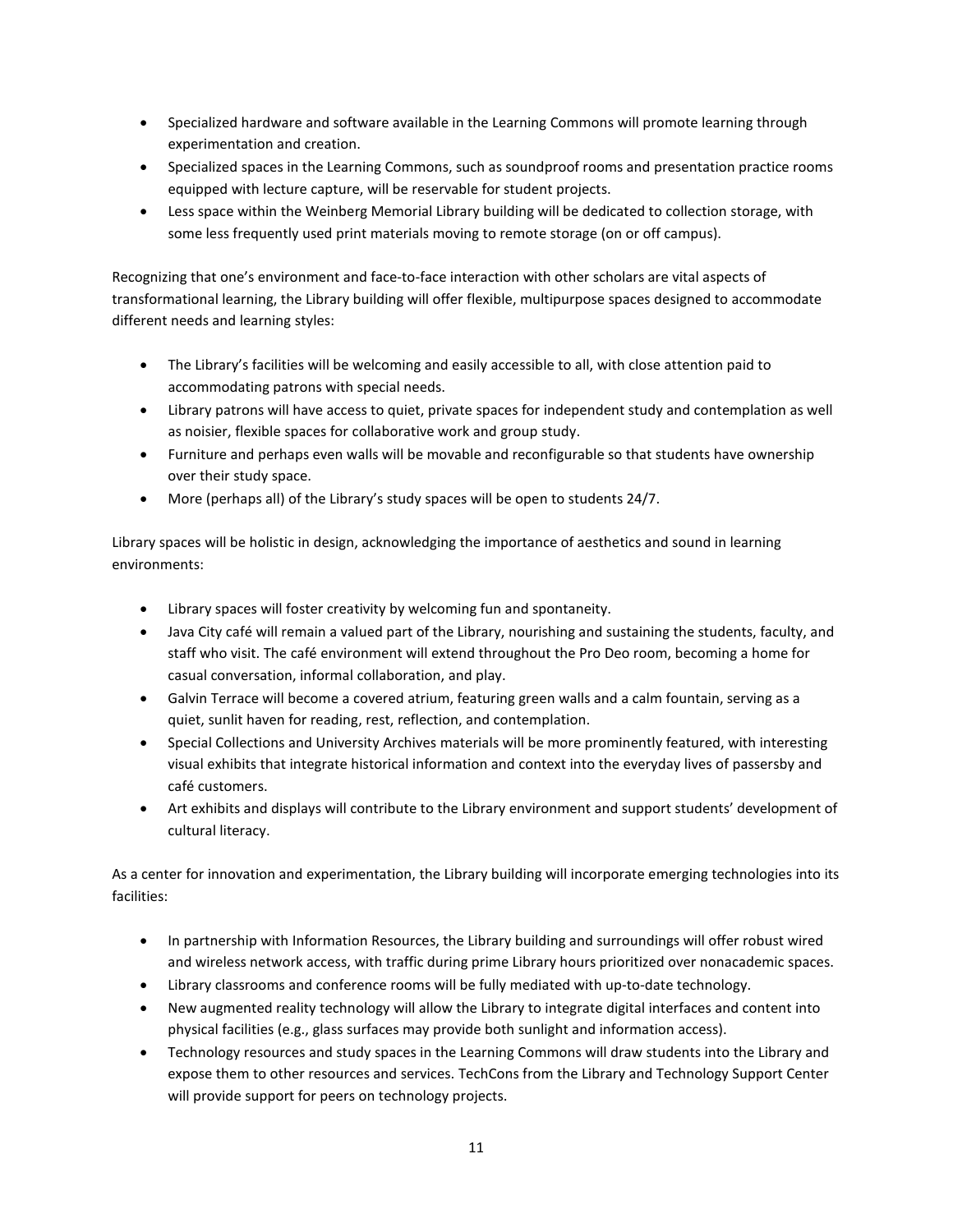• The Library building will visually and physically embody the University's commitment to sustainability, with energy efficient lighting and equipment, water bottle filling stations on each floor, and visual reminders to patrons to reduce consumption and encourage recycling.

## *Collections, Resources, and Services*

Increasing competition for decreased resources on campus will bring new significance to the Library's role and expertise in providing access to shared resources. The Library will be the "broker" for information on campus, providing access to licensed or restricted materials and facilitating access to publicly available information:

- E-content will dominate Library collections, gradually replacing print formats in most categories. Advancements in format and devices will vastly improve the user experience for reading, annotating, and manipulating electronic journal articles and digital monographs. Print on demand capability (whether offsite or via University Printing Services) will provide easy access to physical copies of digital monographs.
- Streaming media will become the prominent format for audiovisual resources as CDs and DVDs dwindle in popularity. Access to streaming media resources will be integrated into online and in-person courses in the University's learning management system (LMS). The Library's media collection may be complemented by students' personal streaming media subscriptions (e.g., Netflix, Hulu Plus, or equivalent).
- University Archives will collect, preserve, and provide access to University records and other archival materials in both print and born digital formats (such as video recordings of campus events). Likewise, Special Collections will include print as well as digital collections (e.g., web archives). Capture, description, and publication will be automated to reduce staff time required for processing.

Access to collections will improve over time as Library systems evolve:

- Almost all Library collections and resources will be accessible from anywhere, from any device.
- The Library's local catalog and digital collections will be integrated and interoperable with national and international systems like [WorldCat](https://www.worldcat.org/) and th[e Digital Public Library of America](http://dp.la/) to facilitate access and discovery. When selecting new services or tools, the Library will prefer open platforms and standards over proprietary systems.
- Students and faculty will be able to use one central interface to seamlessly find and access content from the Library, other academic and public library collections, and the public web. This interface will provide visual context to help users browse and select the best and most relevant resources for their information needs.
- Discovery tools will provide context and information to help students and other patrons evaluate resources and differentiate between scholarly and non-scholarly sources.
- Access tools will have visual interfaces (such as a digital bookshelf) to maintain browsability and serendipitous discovery of Library resources.
- As many of the Library's resources as possible will be available for circulation; for example, students and faculty will be able to check out reference books.

Library collections will expand into new categories according to the needs of campus scholars: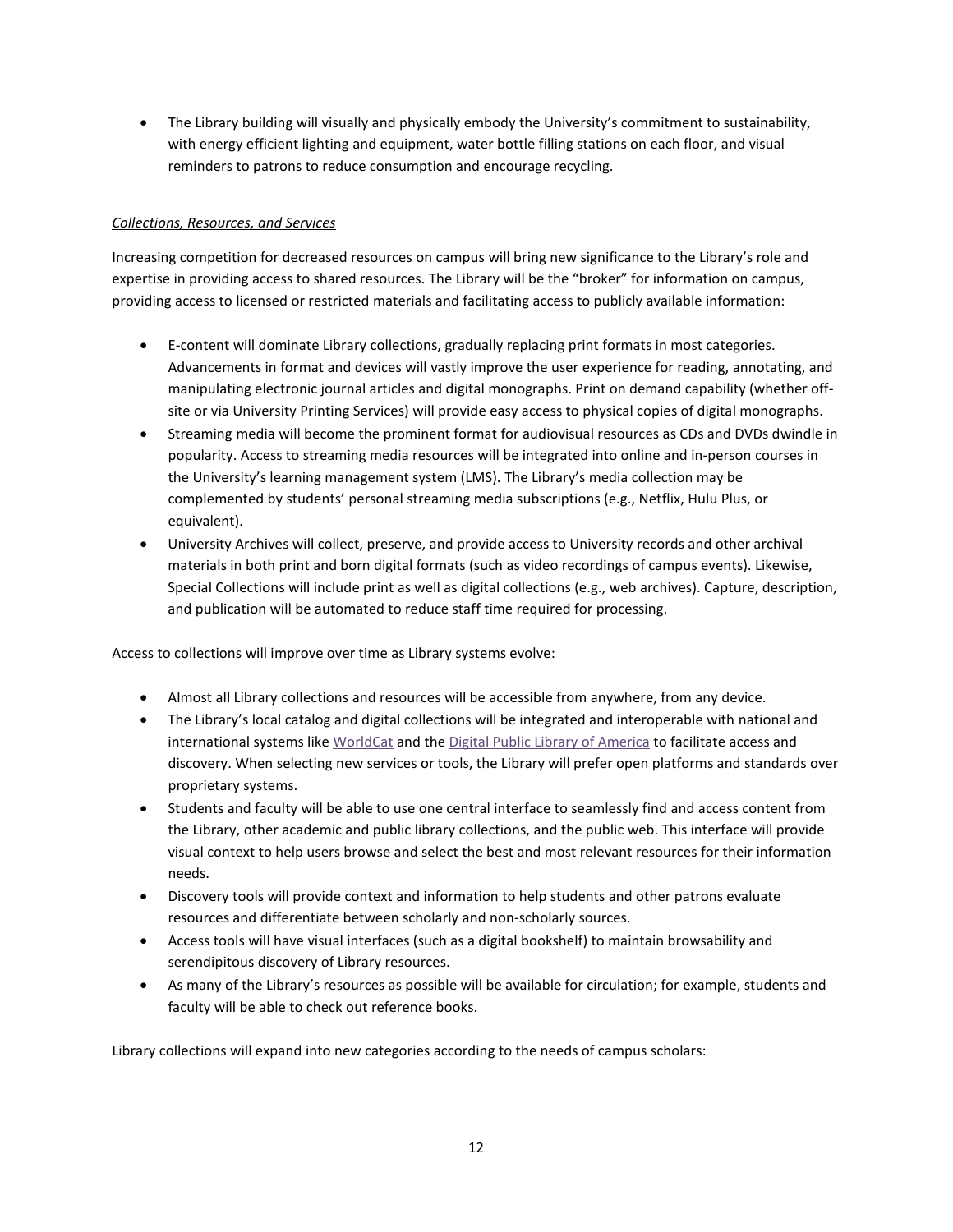- Access to specialized software (e.g., graphics and media editing, visualization tools, etc.) and hardware (e.g., 3D printers, high powered processors, etc.) will become an important Library resource for faculty and students. The Library will provide and support as many hardware and software platforms as is practicable.
- The Reilly Learning Commons will serve as a home for formal and informal technology training, with peerto-peer "office hours" and workshops.
- Research services for faculty, such as assistance with data curation, data visualization, and geographic information systems (GIS), will become part of the Library's portfolio of expertise, complementing current support for citation management and social media.
- Student projects, papers, and reports from advanced courses can be published via the Library's digital collections as contributions to scholarly research. For example, reports from student labs replicating experimental data will be published and linked to the original research as supporting evidence. Faculty research materials, including datasets, posters, pamphlets, and other scholarly products, as well as information about faculty members' subject expertise, may be maintained in an institutional repository.
- A "tiny library" of leisure reading materials from the Scranton Public Library will be available for selfcheckout.

Library services and programs will be sensitive to varying levels of technology ability and adoption among users:

• In order to assist faculty with evolving research needs, librarians will serve as translators between disciplines, identifying timeless concepts involved in research and working with individual faculty members to map their needs to new tools.

# *Integration into the Curriculum*

Online education and the widespread availability of course content at relatively low prices will alter the University's traditional courses and curriculum. Students will have a great variety of options for transferring in credits, with many choosing to complete content-based prerequisites via online programs. Face-to-face courses at the University will be more expensive but more challenging and transformational, with undergraduates engaged in tutorials, service learning, applied learning, problem solving, research, and travel.

In this new environment, the Library's mission of developing information literacy and promoting academic integrity will remain constant, although interpretations of information literacy will broaden to encompass a broad range of skills and concepts necessary for effective, efficient, and ethical use of and participation in increasingly complex information environments.

- Interactions with students and faculty will emphasize *cura personalis*. Library faculty and staff recognize the importance of face-to-face interaction and building relationships with students to better meet their research needs and to encourage their intellectual development.
- Librarians will be more directly involved in student projects and assignments, with "embedded librarians" integrated into courses and curriculum.
- Librarians will collaborate with teaching faculty to pursue new integrated teaching models, especially for research methods classes, first-year seminars, first-year writing courses, and *eloquentia perfecta*-related courses.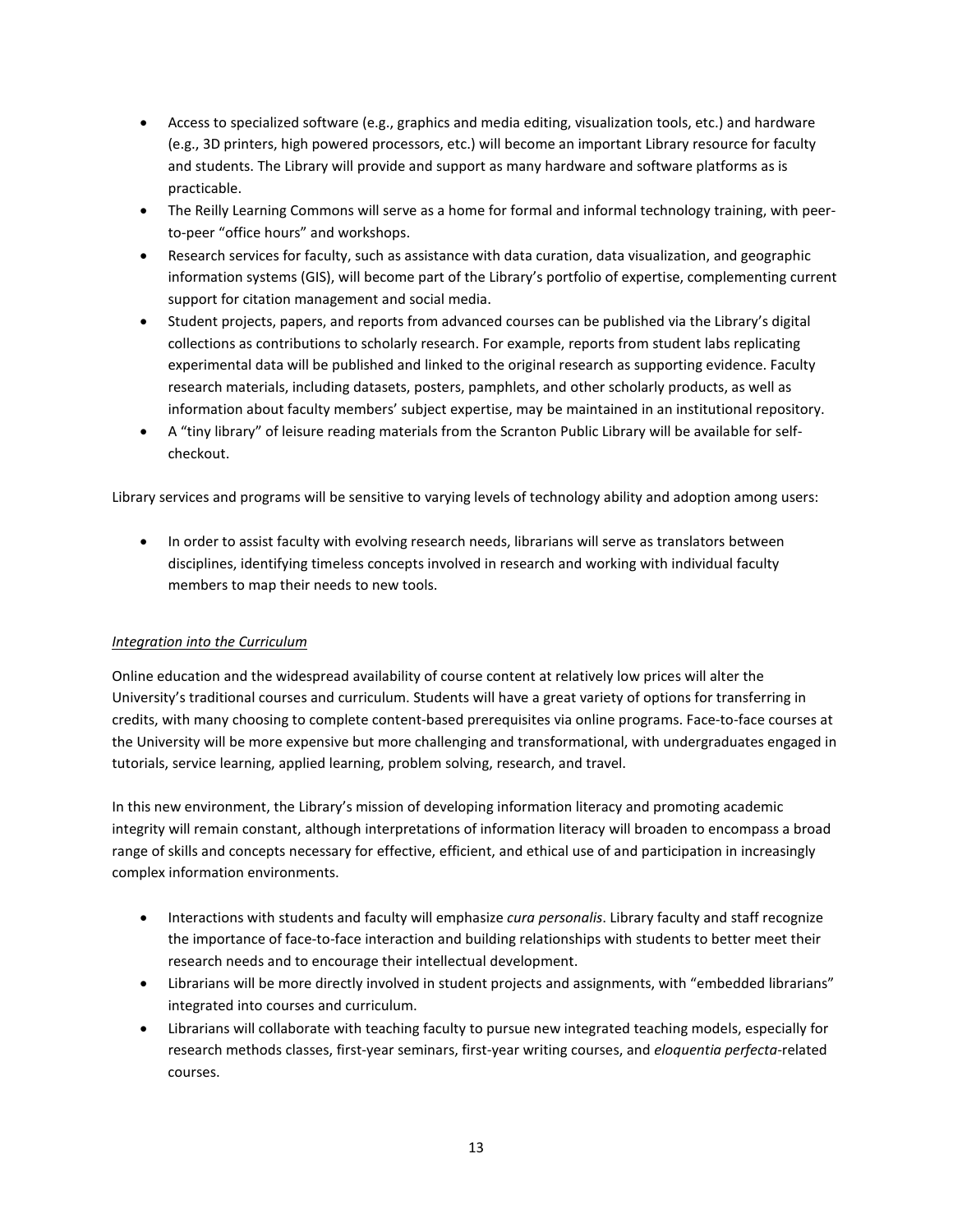- Library instruction will develop professional and lifelong learning skills such as critical thinking, discernment, evaluation, contextualization, and presentation.
- The Library will identify and provide services specifically designed for self-directed or DIY learning.
- Librarians will facilitate and foster interdisciplinary exchange between faculty and students from different departments.
- The Library will reach out to students taking online courses to ensure that their information needs are met.
- The Library will foster peer-to-peer teaching and learning.
- The Learning Commons will provide resources and support for media (e.g., video editing), allowing faculty to assign more diverse projects in their courses.
- Librarians will offer guidance to faculty on syllabi and assignments, encouraging students to visit or consult with a librarian rather than directing students to one specific resource for a class project.

The Library's information literacy program will reflect and implement [revisions](http://acrl.ala.org/ilstandards/) to the Association of College & Research Libraries (ACRL) [Information Literacy Competency Standards for Higher Education,](http://www.ala.org/acrl/standards/informationliteracycompetency) scheduled to be implemented in 2015 as a *[Framework for Information Literacy for Higher Education](http://acrl.ala.org/ilstandards/)*.

# *Staffing*

The Library's faculty and staff will continue to be one of its most valuable resources:

- Library faculty and staff will be active, valued participants in the University's teaching, learning, research, and service.
- The Library will support the development and performance of its faculty and staff by providing appropriate work spaces, access to up-to-date hardware, software, and other technology resources, and allowing time for research and continuing education.
- Skill sets and expertise of Library faculty and staff will be easily searched from the Library website and will be promoted in Library publications, social media, and signage.

However, increased competition for decreased resources combined with rapid changes in information systems will require new, more flexible staffing models:

- Library departments will be more integrated, with teams of cross-trained staff members assigned to specific projects, services, or tasks.
- Flexible staffing will be complemented by clearly defined expectations, cross training, and good communication across Library departments.
- Current job descriptions and responsibilities will be regularly reconsidered, particularly following faculty or staff retirements.

Staffing changes will be the most noticeable to users at service points:

• Student workers and/or paraprofessionals may provide "front line" information desk support to answer basic questions, freeing reference librarians' time for deeper consultation, instruction, and research.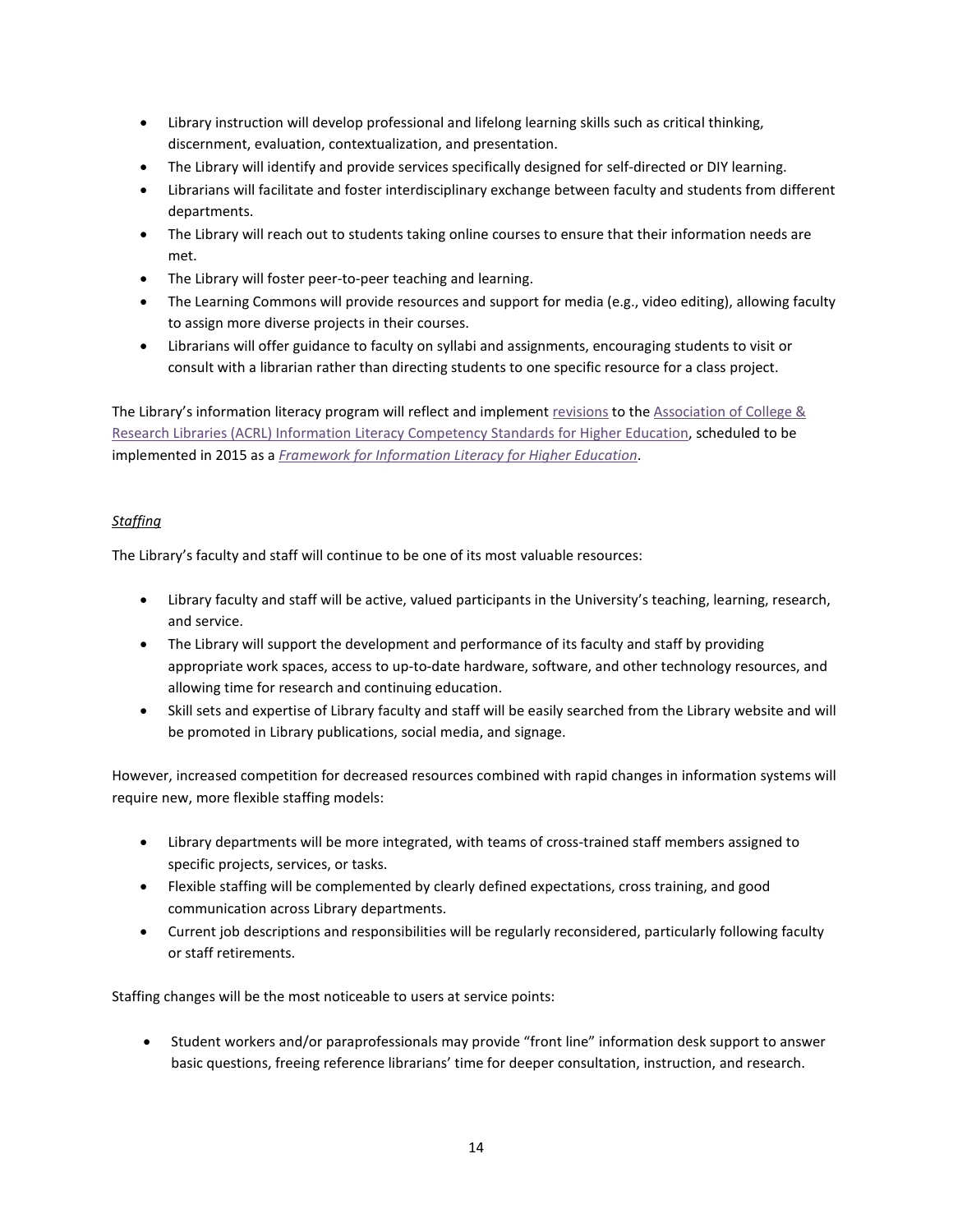### *Partnerships*

Resource constraints will make collaboration (across campus, institutions, and disciplines) not merely helpful but necessary. The Library recognizes the importance of a "team approach" to education, such that students and faculty have many places where they can turn for help. The Library will continue to develop campus partnerships:

- Collaboration and integration with CTLE will strengthen.
- The Library will have a strong relationship with the Information Resources division, offering shared services such as digital sandboxes where students and faculty can freely experiment with new software and hardware. The Learning Commons will house a branch of the Technology Support Center so that students and faculty have easy access to IT expertise.
- The Library will seek additional collaboration and potentially integration with the Office of Research and Sponsored Programs, supporting faculty research and providing expertise and services related to scholarly communications, grant writing, research support, and other faculty development.
- Closer collaboration with University Advancement and Alumni will enhance Library fundraising efforts.
- A partnership between the Library and Printing Services will enhance access to 3D printing capabilities.

Off campus, the Library will continue to maximize the availability of services, resources, and collections via collaboration with consortial partners (like [AJCU,](http://www.ajcunet.edu/) [PALCI,](http://www.palci.org/) and [LYRASIS\)](https://www.lyrasis.org/) and nearby libraries and librarians (like the Scranton Public Library, the Lackawanna County Library System, Marywood, Commonwealth Medical College, etc.).

- Born digital materials will be protected and maintained in multiple, geographically distant data centers, via collaborative, consortial digital preservation networks.
- Continued partnership with the Scranton Public Library and Lackawanna County Library System will increase access to leisure reading materials and media.

### *Assessment*

Assessment will become an increasingly important part of the Library's administration, helping to demonstrate the value of Library resources and services and articulate how the Library supports the University's mission and strategic planning:

- The Library will have an integrated, comprehensive assessment plan that ties Library initiatives to learning objectives and other desired outcomes.
- Assessment will be grounded in and driven by the Library's mission and goals. Assessment methods and means will be determined with a constant eye towards potential outcomes and actionable improvements (i.e., continually asking *why*).
- The Library's assessment process will be transparent, with assessment results shared openly with the University community, as well as progress on actions taken to address feedback (or "close the loop").
- Assessment results will be presented visually, with interpretative remarks and follow-up on action items.

### *Funding*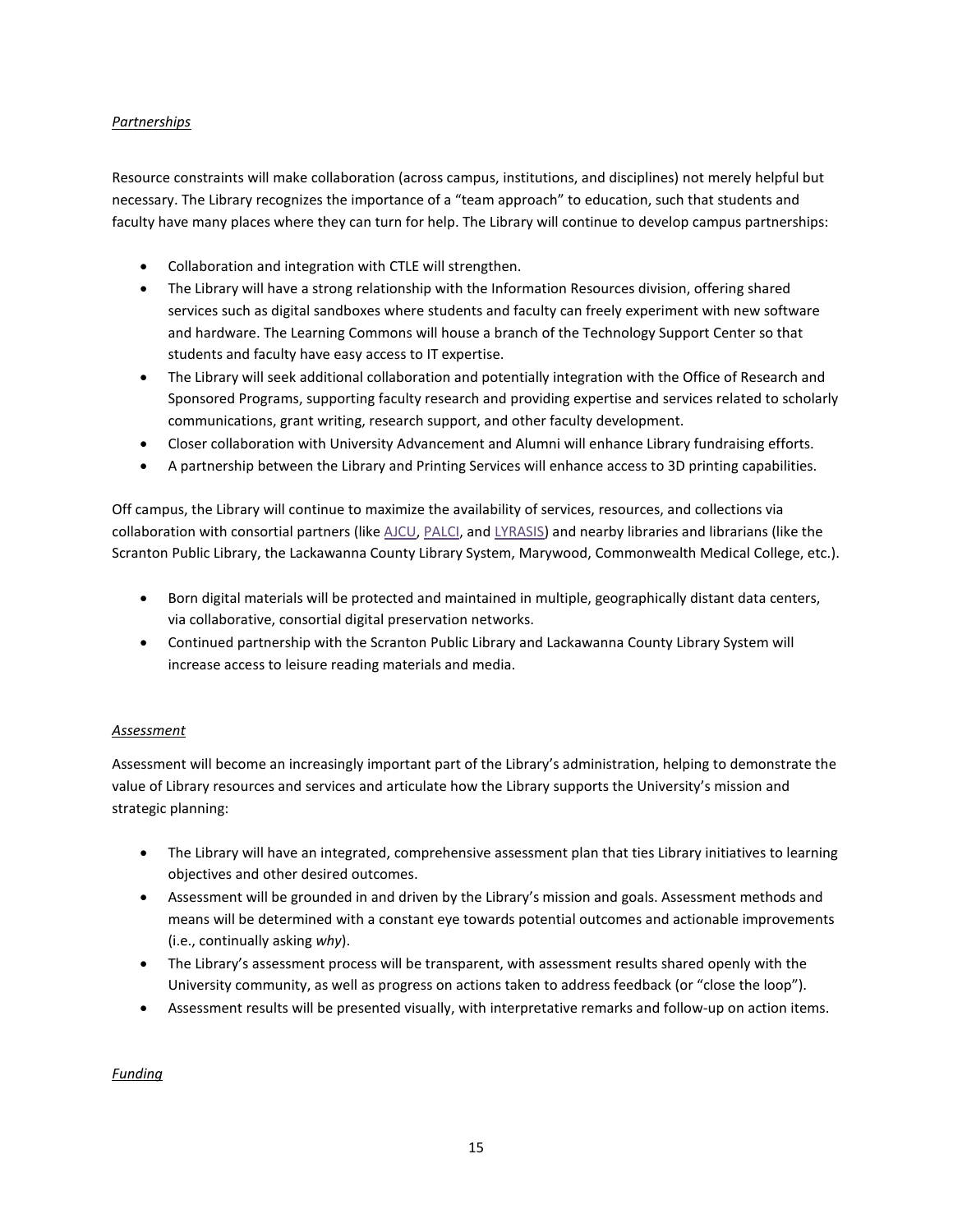Changing demographics and sweeping changes in higher education will almost certainly lead to decreased enrollment and a contraction of resources in the future. The Library will soften the impact of this blow by seeking external funding:

- In partnership with University Advancement, the Library will maintain a portfolio of projects of potential interest to donors.
- Some Library collections (for example, scientific journals) will be supported by endowments.
- Library faculty and staff will pursue external grant funding for special projects, in collaboration with other departments.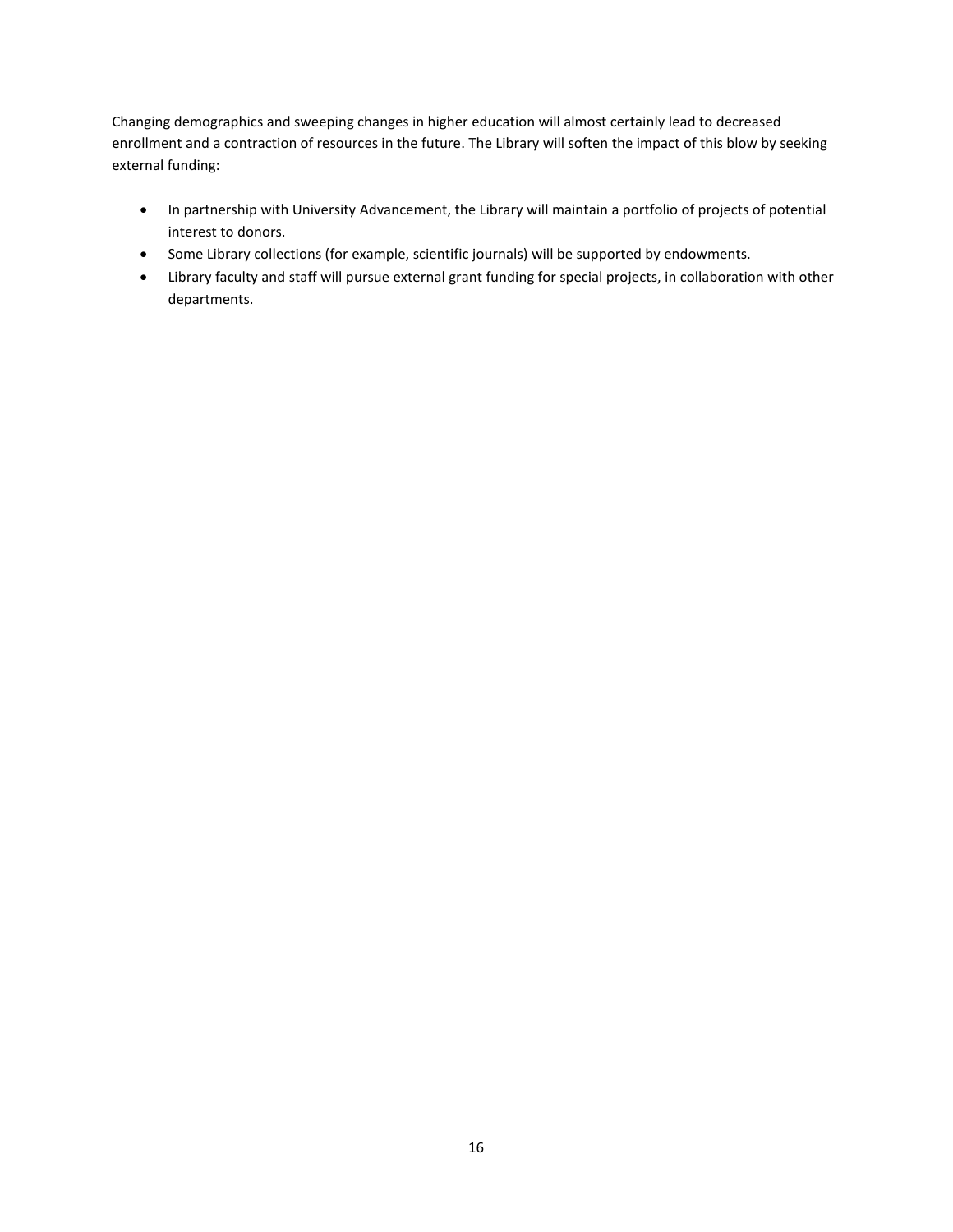# **IV. Questions and Tensions**

The WML+10 discussions also revealed areas of uncertainty or tension regarding Library roles, values, priorities, and best practices.

## *Mission and Goals*

Striking changes in national demographics will likely result in similarly striking changes in the size, diversity, nationality, and overall makeup of our student body:

- How will the Library identify, understand, and serve changing student learning needs as this demographic shift progresses?
- How will we accommodate the growing needs of distance education students and international students?

The impact of emerging technologies on higher education as a whole is yet uncertain:

- How will massively open online courses (MOOCs) and other forms of online education affect the University?
- What Library services will be needed to support online teaching and learning?

## *Facilities*

As of Spring 2014, the Library's stacks are at capacity, leaving no room available for new acquisitions of print monographs or Special Collections materials. Demand from students for collaborative, flexible study space conflicts with demand from faculty for easy access to browsable stacks of print monographs. The Library's central location ensures that any major renovation or construction will be costly and complicated, raising difficult questions:

- How can we accommodate the demand for diverse learning spaces in practical, flexible, and sustainable ways?
- There is a strong consensus that both the Library and CTLE would benefit from a shared location; ideally, the CTLE could find a home in an addition to the existing Library building. Where and how could this kind of construction happen? Several of the Library Team participants wished to see CTLE either on the Library's second floor or integrated into the first floor Learning Commons; however, this would necessitate moving some of the print collections (see below). Another option might be to extend Library services into the CTLE's present location; e.g., information literacy labs might be created near the CTLE Writing Center and tutoring spaces. Strong, vocal support from faculty would be required for an addition to the Library to be considered.
- Could existing spaces be used more effectively? For example, could some print collections be transferred offsite? (see below)
- What Library services or resources could go elsewhere? What specifications would be needed?

### *Collections, Resources, and Services*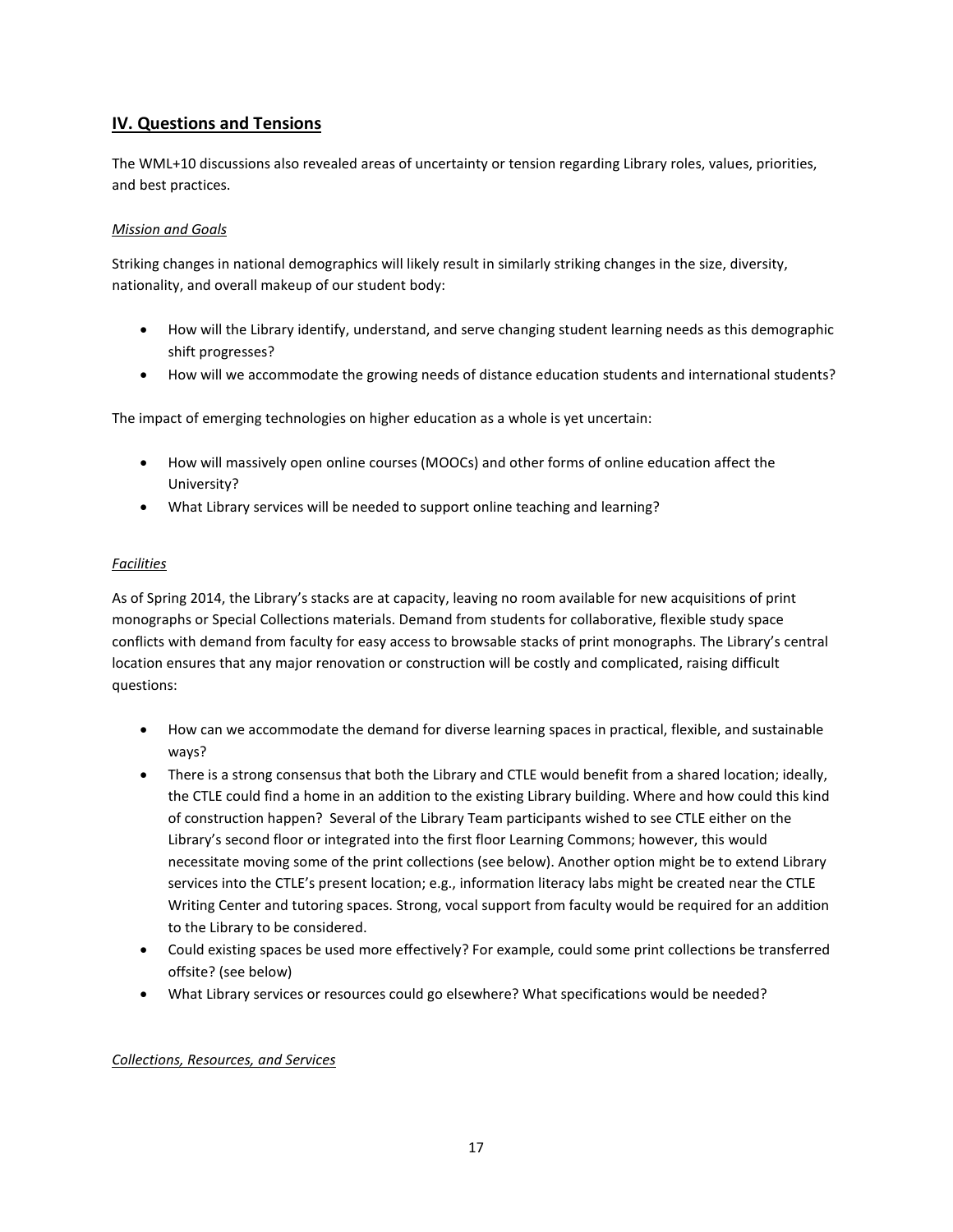The Library is committed to providing and maximizing access to scholarly resources for students, faculty, and the University community. However, models for digital publication and discovery of scholarly materials are still evolving. In this environment, the Library's conceptual approach to and best practices for collection development remain uncertain:

• Is the Library a repository or portal – or both? Should the Library focus on merely providing access to information (e.g., by licensing and subscriptions to publications and databases)? Do we have a responsibility to preserve some or all materials for the enduring future?

Not surprisingly, many questions involve the nature, extent, location, and availability of the Library's print collections:

- Should the existing print collection be weeded? A Library Advisory Committee member suggested that the Library begin weeding second or third copies of under-circulating print titles. Other faculty members suggested weeding outdated resources (especially in health sciences) and textbooks. Librarians expressed a willingness to undertake deaccessioning projects, but stressed that active involvement from faculty departmental Library liaisons would be not only welcome but necessary. Careful attention should be paid to accreditation requirements for print materials.
- How much (and in what ways) should the print, microfilm, and physical media collections continue to grow? In a discussion with the Library Advisory Committee, some faculty members suggested that as a default the Library should purchase digital rather than print editions of monographs and journals. However, others noted that some accrediting agencies still look for print publications in related disciplines. Another faculty member emphasized that faculty are still purchasing hard copy books, and with limitations on space, a breaking point is quickly approaching. A faculty member from World Languages and Cultures commented on physical media collections: many foreign films are not available as streaming media, so physical DVDs as well as multiregional DVD players are still needed.
- Could some print volumes be transferred to remote or off-site storage? Faculty members were cautiously open to off-site storage options, depending on the delivery time for requested books. One Library Advisory Committee member specified that delivery time for requested materials should not exceed 24 hours. (The Library's curren[t Rapid ILL service](https://illiad.scranton.edu/illiad/logon.html) frequently meets that deadline for journal articles, while print books requested via [ILL](https://illiad.scranton.edu/illiad/logon.html) or [PALCI EZ-Borrow](http://www.scranton.edu/academics/wml/ezborrow.shtml) often arrive within 2-3 days.) Another faculty member stipulated that the process and schedule for requesting retrieval of off-site books must be clear and consistent.
- Would off-site storage meet access needs? Several faculty members expressed concerns about the discoverability of books stored offsite, arguing the importance of "stack serendipity" – that is, discovering books of interest by physical browsing in the Library stacks. Library discovery tools are improving but do not yet fully replicate the serendipitous browsing environment; however, as the Library's electronic collections grow, neither does physical browsing fully replicate the discovery capabilities of the Library catalog. Librarians and faculty agreed that a shift away from providing direct access to physical books should be accompanied by continued enhancement of catalog records and browsing environments for electronic resources. Humanities faculty and reference librarians emphasized that the success of off-site storage for monographs in the humanities, especially essay collections and anthologies, would depend on the level of detail available in Library catalog records (such as a table of contents or searchable index).
- Are there on-site storage options that should be considered? Should parts of the print collection be divided into small departmental/program libraries (e.g., Judaic Studies, Jesuit Center, etc.) to facilitate ready access while also saving Library space? The Library Advisory Committee team suggested that Loyola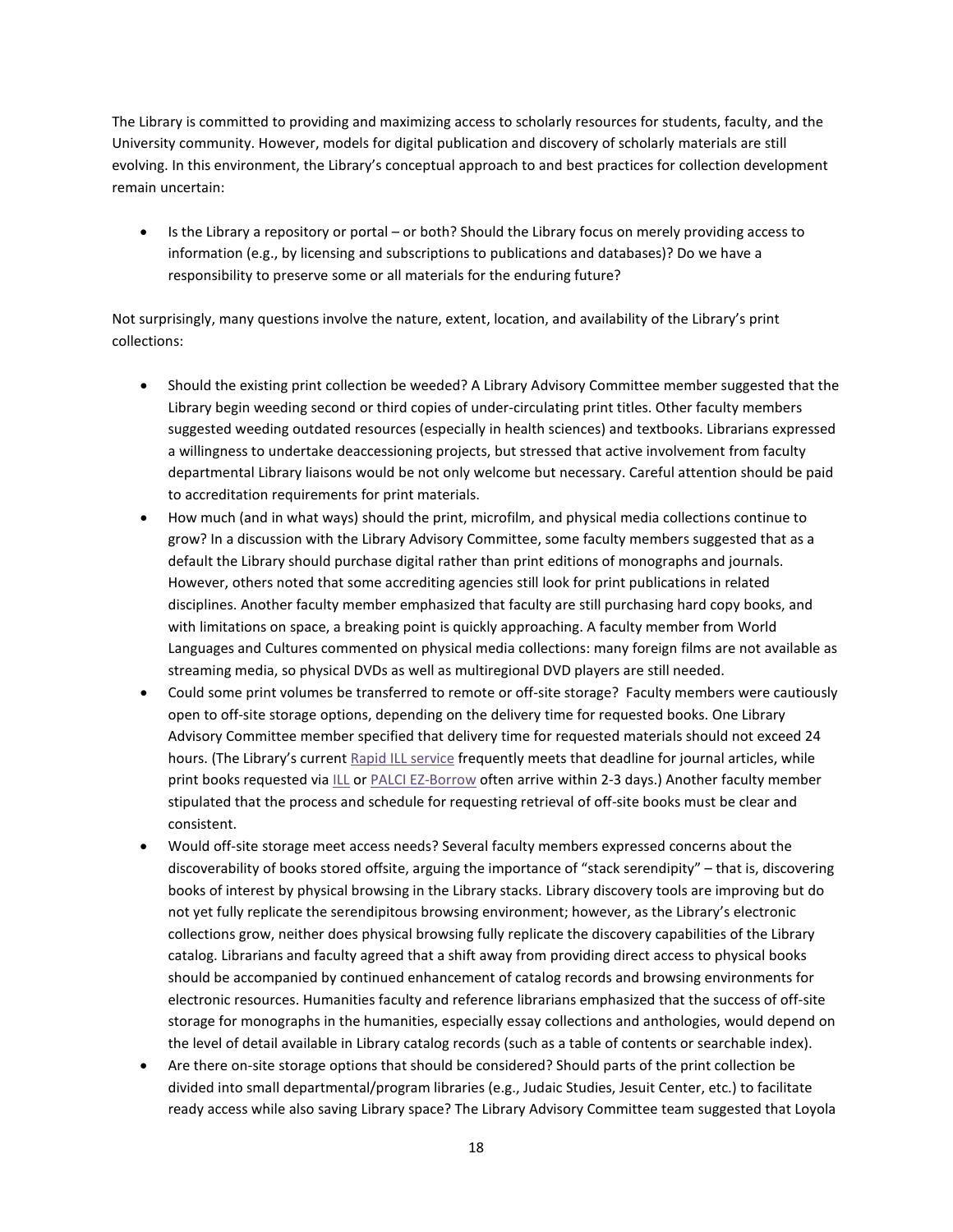Hall might serve as remote Library storage rather than be demolished for green space; however, plans for the demolition of Loyola seem to be quite firm. Another possibility mentioned was the Center for Rehabilitation Education (currently under construction), though another faculty member countered that space in the new building was already very tightly allocated. Another avenue for possible exploration would be the transfer of some or all Special Collections materials to an on-site location with sufficient climate control. Two potential sites for Special Collections storage mentioned were the basement of Loyola Hall (post-demolition) and Ciszek Hall.

These questions relate to larger discussions in the library profession about the tension between ownership and access:

- What are the risks and concerns of access-only models? (e.g., long-term access and preservation, interference with users' ability to save and share information)
- How will licensing agreements impact interlibrary loan services?
- Should the Library do more to promote or engage faculty in discussion about open access?
- Could print collections be shared across several libraries? For example, should the Library participate in shared print repository collections?

The appropriate extent of the Library's participation in the dissemination of campus scholarship also remains unclear:

- Will open access and/or other changes in scholarly communication affect the research and publication needs of faculty on our campus?
- Should the Library provide an institutional repository for campus scholarship?
- If so, how can we take on that role under staffing and resource constraints?

### *Integration into the Curriculum*

In light of the revisions being made to the Association of College and Research Libraries (ACRL) Information [Literacy Standards](http://acrl.ala.org/ilstandards/) in Fall 2013 and Spring 2014, one of the greatest challenges for information literacy programs moving forward will be to find a way to teach higher level concepts and behaviors, in a manner that is transferrable to other contexts, within the limits imposed by the traditional "one-shot" session model of delivering information literacy instruction. With this context in mind, challenges to integrating information literacy into the curriculum include:

- Teaching practical skills (useful right now) vs. teaching big picture thinking (transferrable to other contexts)
- Communicating the role and importance of information literacy to student learning within disciplinary majors, programs, and colleges
- Effectively assessing information literacy competencies, behaviors, and knowledge practices, when these are primarily learned, practiced, and mastered within disciplinary course content

*Staffing*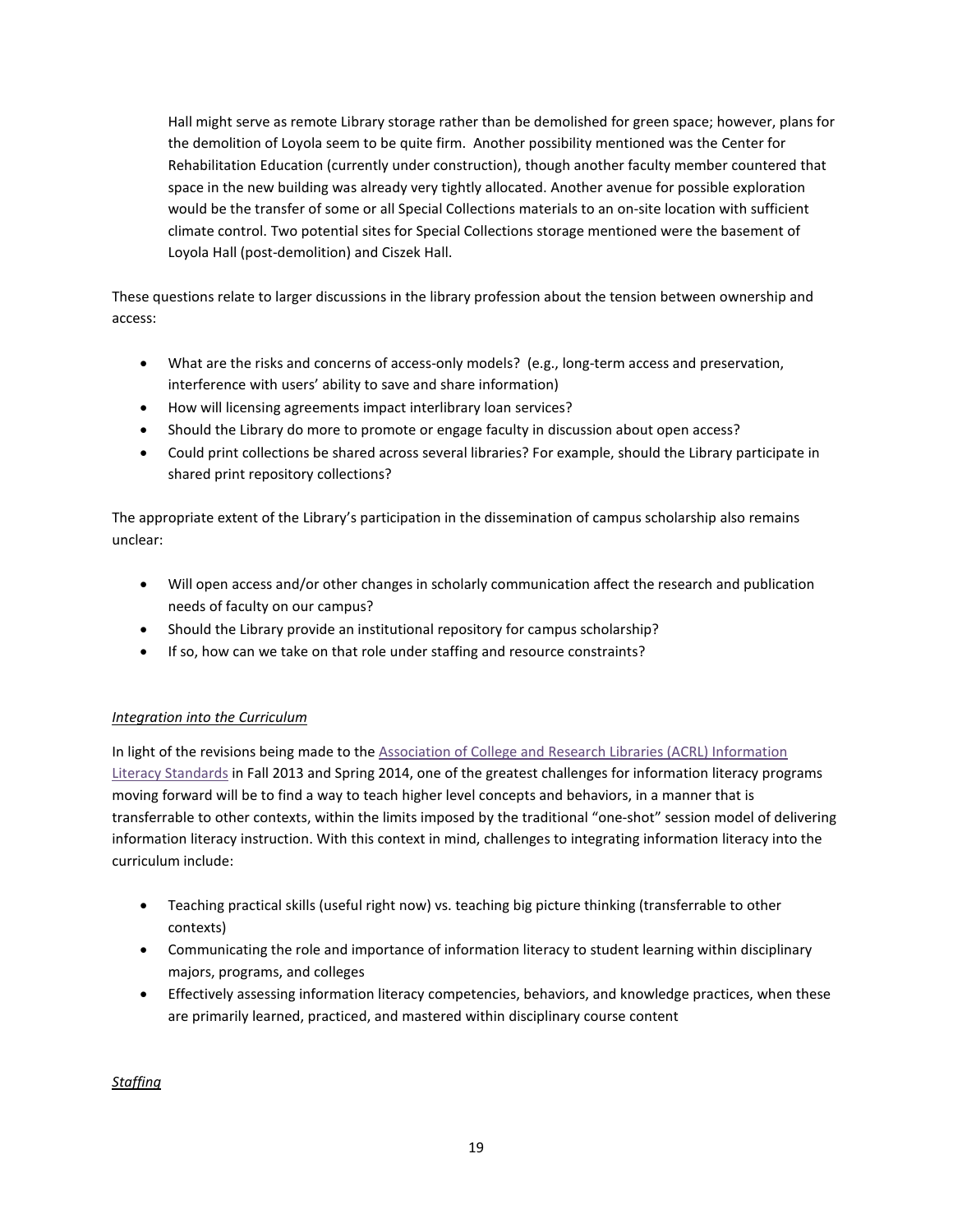Flexible staffing will be essential for the Library's ability to successfully support teaching and learning in a rapidly changing environment. Implementation of a new staffing model, however, will be challenging:

- How do we balance clear expectations with freedom and flexibility?
- How could staff time and skill sets best be shared across Library departments?
- How can the Library faculty and staff keep up with the need for new skills and competencies?

The Library's evolving roles and collections will further necessitate changes in staffing:

• What kind of staffing will be needed for the Learning Commons and its diverse spaces and equipment?

#### *Assessment*

All agreed that more formalized assessment would be needed to help the Library articulate and demonstrate its roles and values to the University community. Deceptively simple questions remain:

- What is valuable?
- How do we assess it?

#### *Funding*

The recurring theme of resource constraints resonated throughout our discussion and presents significant challenges:

- How can the Library address increasing user expectations with a decreasing pool of resources?
- Where can we cut costs without impacting services? If services must be cut, how can we determine conflicting college and departmental priorities? (The Library Advisory Team gave the example of *Chemical Abstracts*, a key resource for chemists that is not available in our Library because its high cost exceeds available funding.)
- How can the Library demonstrate its value to stakeholders?
- How and to what extent can the Library participate in or initiate entrepreneurial ventures?

# **V. Next Steps and Phased Implementation**

The WML+10 vision was not developed with immediate implementation in mind. However, in this report we outline a proposal for several phases of progress towards fulfilling the vision, with targeted goals for the near future. These next steps were developed in coordination with the Library's Learning Commons Committee.

| <b>Target Date</b>                     | Goals                                                                                                                                                       |
|----------------------------------------|-------------------------------------------------------------------------------------------------------------------------------------------------------------|
| Completed<br>Fall $2013 -$ Spring 2014 | • Café tables and multitouch table installed in Pro Deo room<br>• Pilot implementation of satellite Writing Center and "Write"<br>and Cite" drop-in service |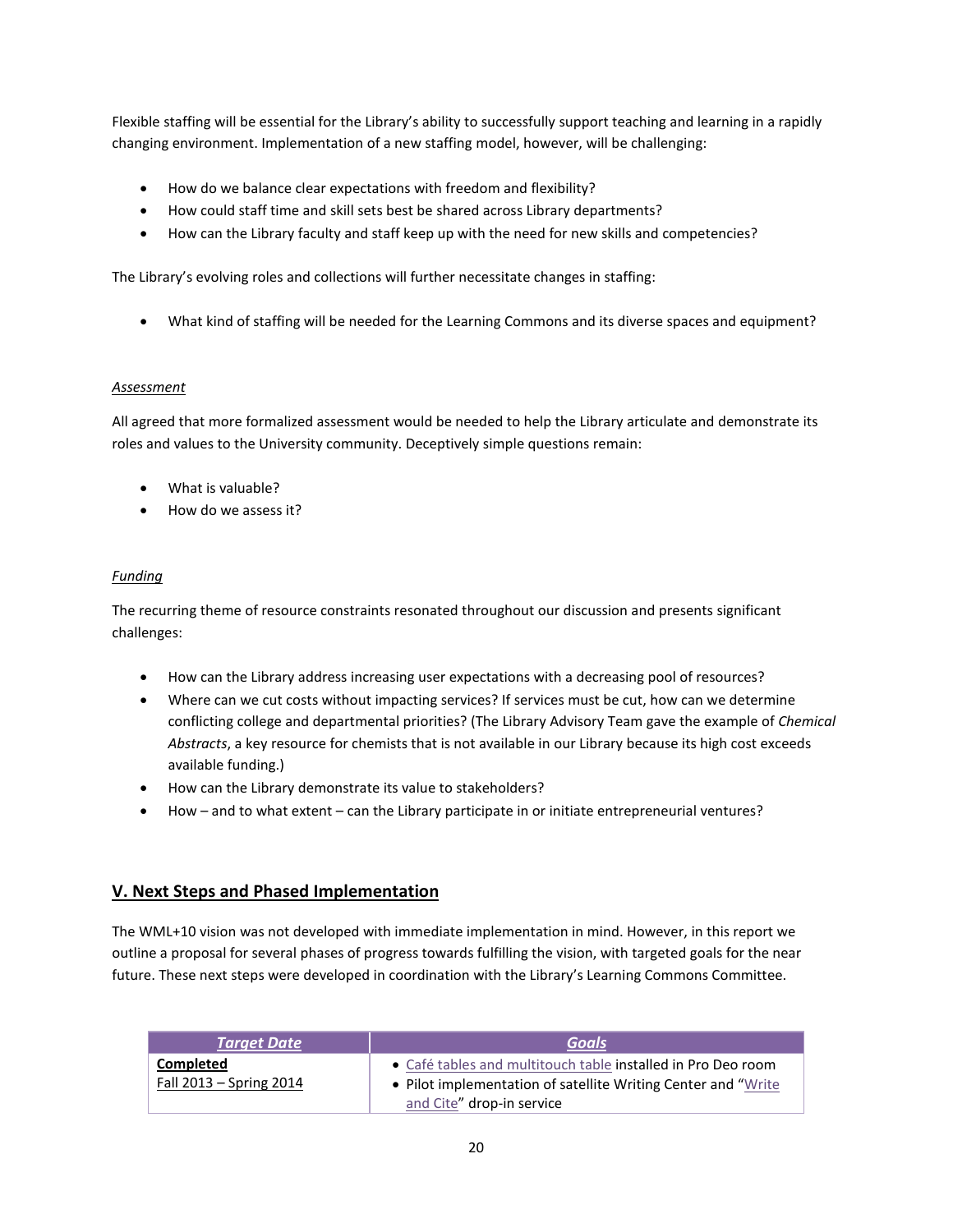|                                   | • Six librarians embedded in Communications/Computing<br>Sciences Eloquentia Perfecta (EP) Foundations courses<br>• Two librarians invited to serve on First-Year Writing (FYW)<br>Committee<br>• Implementation of Electronic Resources Management (ERM)<br>to better manage and assess journal and database<br>subscriptions<br>• New Library Communication and Outreach committee<br>formed to better promote Library services and expertise<br>• New Library Staffing, Resources, and Priorities committee<br>formed to improve project management and<br>interdepartmental collaboration<br>• Project-based staffing piloted for Digital Services' University<br>of Scranton Clippings Collection project<br>• Pilot implementation of reservable group study rooms<br>• Implementation of off-site, cloud-based digital preservation<br>service DuraCloud<br>• Media collection opened to circulation among students<br>. How Do I? web pages developed as basic online tutorials<br>for Library services<br>• Implementation of JSTOR Patron Driven Acquisitions (PDA)<br>program, in which user interest triggers purchase of ebooks |
|-----------------------------------|----------------------------------------------------------------------------------------------------------------------------------------------------------------------------------------------------------------------------------------------------------------------------------------------------------------------------------------------------------------------------------------------------------------------------------------------------------------------------------------------------------------------------------------------------------------------------------------------------------------------------------------------------------------------------------------------------------------------------------------------------------------------------------------------------------------------------------------------------------------------------------------------------------------------------------------------------------------------------------------------------------------------------------------------------------------------------------------------------------------------------------------------|
| In progress<br>Summer - Fall 2014 | • First phase of Learning Commons to be installed in Reilly<br>Room: five group study rooms, lecture capture-enabled<br>presentation practice room, color printer, sound-absorbing<br>furniture, high-end Mac and PC hardware<br>• Initiating Library-wide assessment planning<br>• Updating Library website to improve access to collections<br>and services<br>• Integrating streaming media into online courses via<br>Desire2Learn or Panopto lecture capture system<br>• Subcommittee on Library Expansion holding preliminary<br>discussions with Facilities about options for on-site storage<br>• Subcommittee on Library Allocation evaluating factors and<br>appropriate weights for allocating acquisitions funds across<br>departments<br>• Participating in revision of Association of College and<br>Research Libraries (ACRL) Information Literacy Standards<br>(now known as the Framework for Information Literacy for<br><b>Higher Education)</b>                                                                                                                                                                          |
| <u>1 Year</u><br>January 2015     | • Full implementation of satellite Writing Center<br>• Development of Library-wide assessment plan<br>• Expansion of web archiving initiative<br>• Pilot installation of 3D printer in Learning Commons                                                                                                                                                                                                                                                                                                                                                                                                                                                                                                                                                                                                                                                                                                                                                                                                                                                                                                                                      |
| 3 Years<br><b>January 2017</b>    | • Second phase of Learning Commons installed in Reilly Room<br>· Self-checkout<br>• Poster printer and 3D printer available in Learning Commons<br>• Library faculty/staff member(s) serve on committee(s) for<br>2018 Middle States Self Study<br>• Research services for faculty including data management and<br>visualization                                                                                                                                                                                                                                                                                                                                                                                                                                                                                                                                                                                                                                                                                                                                                                                                            |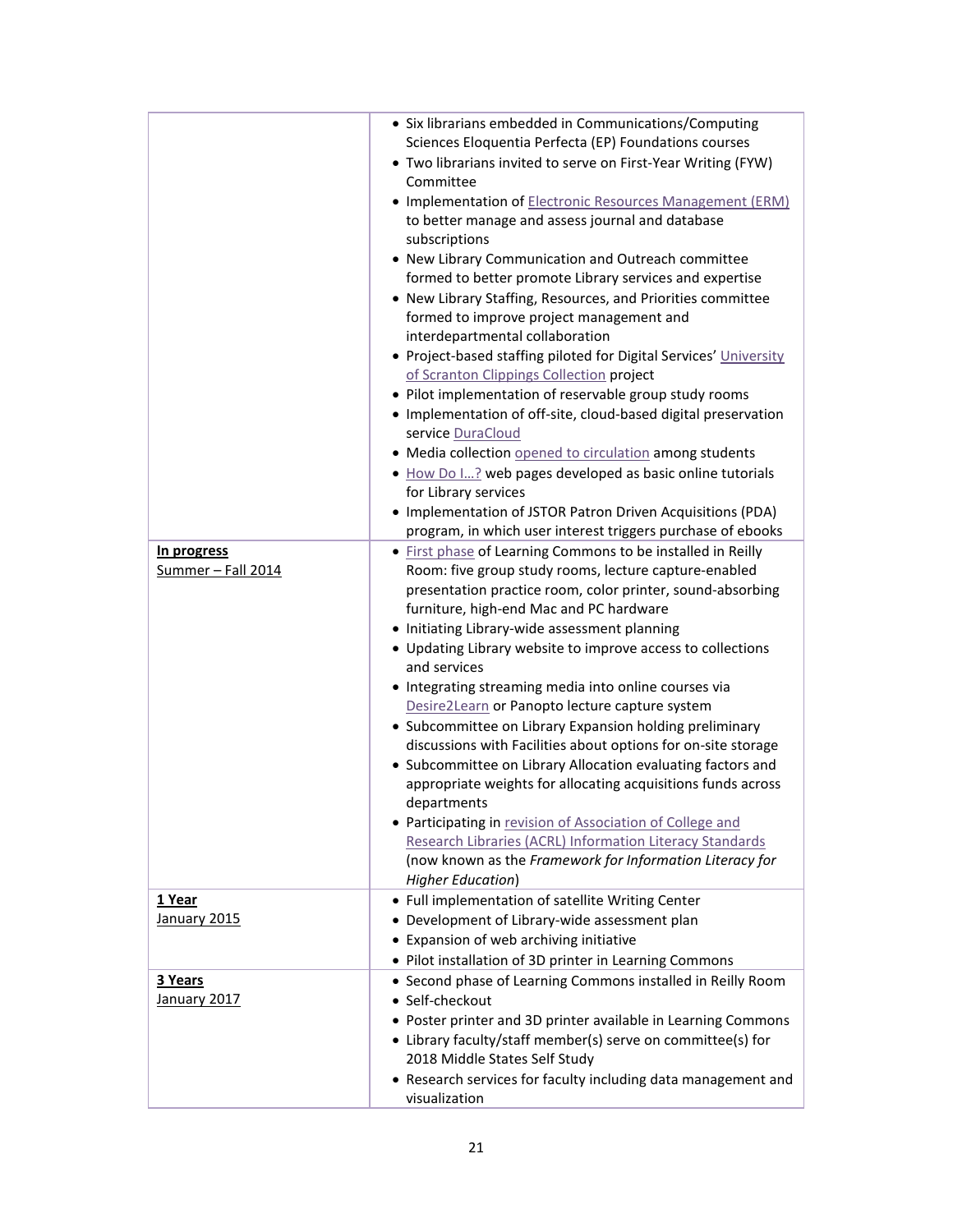|                          | • Digital collections will appear in Digital Public Library of<br>America for increased findability<br>• Research factors related to alternate reference staffing<br>models, both in the LIS literature and through a survey of<br>University community, to inform a discussion of what<br>changes to our reference staffing model, if any, might better<br>meet the research services needs of our users<br>• Robust systems in place to capture and preserve born digital<br>University records |
|--------------------------|---------------------------------------------------------------------------------------------------------------------------------------------------------------------------------------------------------------------------------------------------------------------------------------------------------------------------------------------------------------------------------------------------------------------------------------------------------------------------------------------------|
| 5 Years<br>January 2019  | • Expansion of Learning Commons throughout the rest of the<br>$1st$ floor and $2nd$ floor<br>• Technology Bar at Java City<br>• Meditation space                                                                                                                                                                                                                                                                                                                                                  |
| 10 Years<br>January 2024 | • Integration of Writing Center and Tutoring into Library<br>• Atrium or connecting space between the Pro Deo and Reilly<br>rooms                                                                                                                                                                                                                                                                                                                                                                 |
| <b>Bevond</b>            | • Full integration of CTLE into Library Learning Commons                                                                                                                                                                                                                                                                                                                                                                                                                                          |